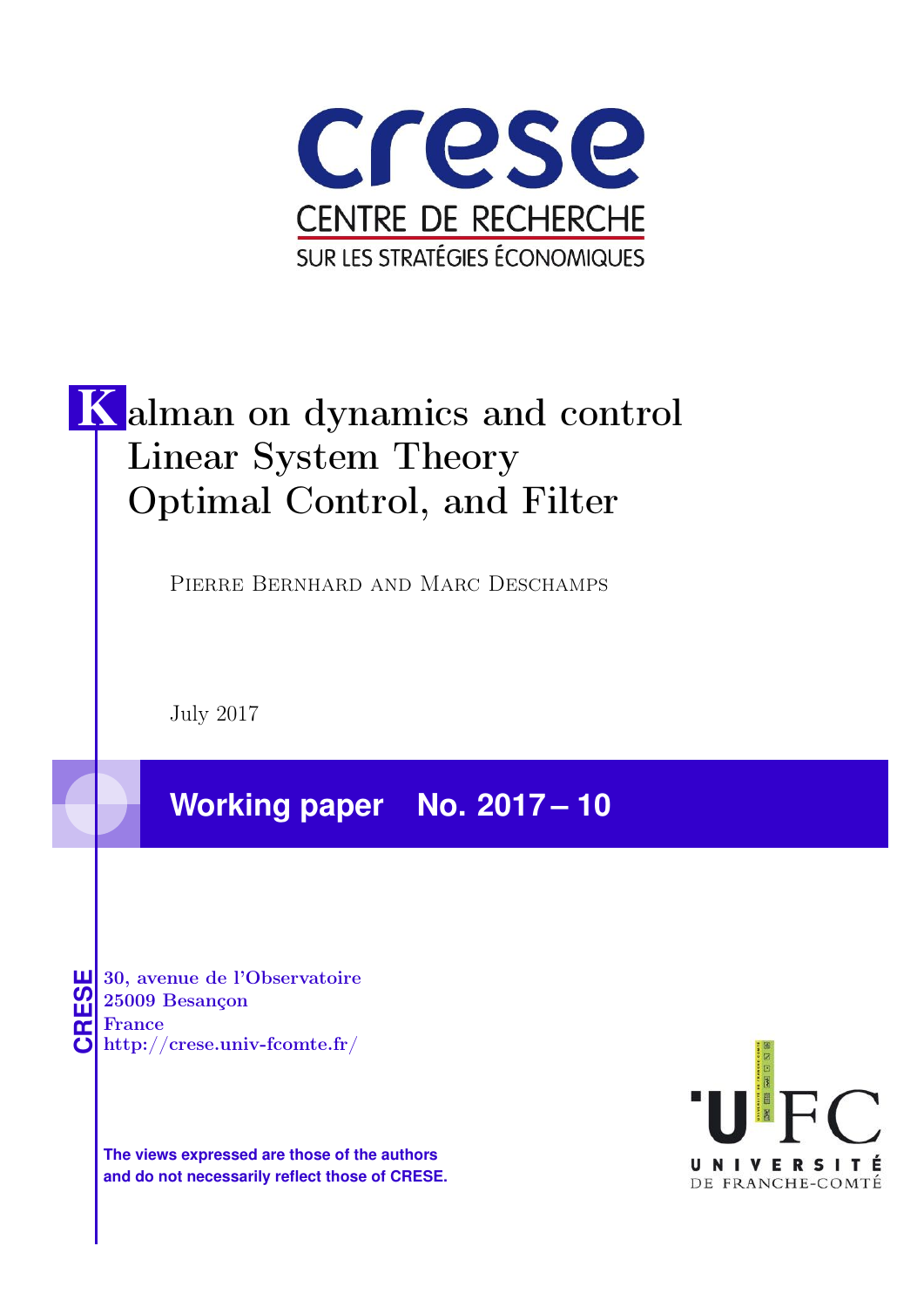## Kalman on dynamics and control Linear System Theory, Optimal Control, and Filter

Pierre Bernhard<sup>∗</sup> and Marc Deschamps<sup>†</sup>

July, 2, 2017

#### Abstract

Rudolf Emil Kalman ("R.E.K.") passed away on July, 2nd, 2016. Among contemporary economists Kalman is mainly remembered for his filter, an algorithm that allows recursive estimation of unobserved time varying variables in a system. However, he has also a key part on the whole of recursive macroeconomic theory as is notably expressed by Lars Ljungqvist's and Thomas Sargent's book [Ljunqvist and Sargent, 2012]. Our paper is a contribution to show the links between Kalman's works on filtering, linear quadratic optimal control, and system theory. We also provide a model on cooperative advertising to show that Kalman's works on dynamics and control can be useful in macroeconomics as in microeconomics, a domain where his contributions seem to be unfortunately less used.

Keywords: Dynamic Programming, System Theory, Linear Quadratic Optimal Control, Kalman Filter, Riccati Equation.

*JEL* codes: C61, C60, C02

\*Biocore team, INRIA-Sophia Antipolis-Méditerranée. E-mail: Pierre.Bernhard@inria.fr

<sup>†</sup>CRESE EA3190, Univ. Bourgogne Franche-Comté F-25000 Besançon. BETA-CNRS, GREDEG-CNRS and OFCE Sciences Po. E-mail: Marc.Deschamps@univ-fcomte.fr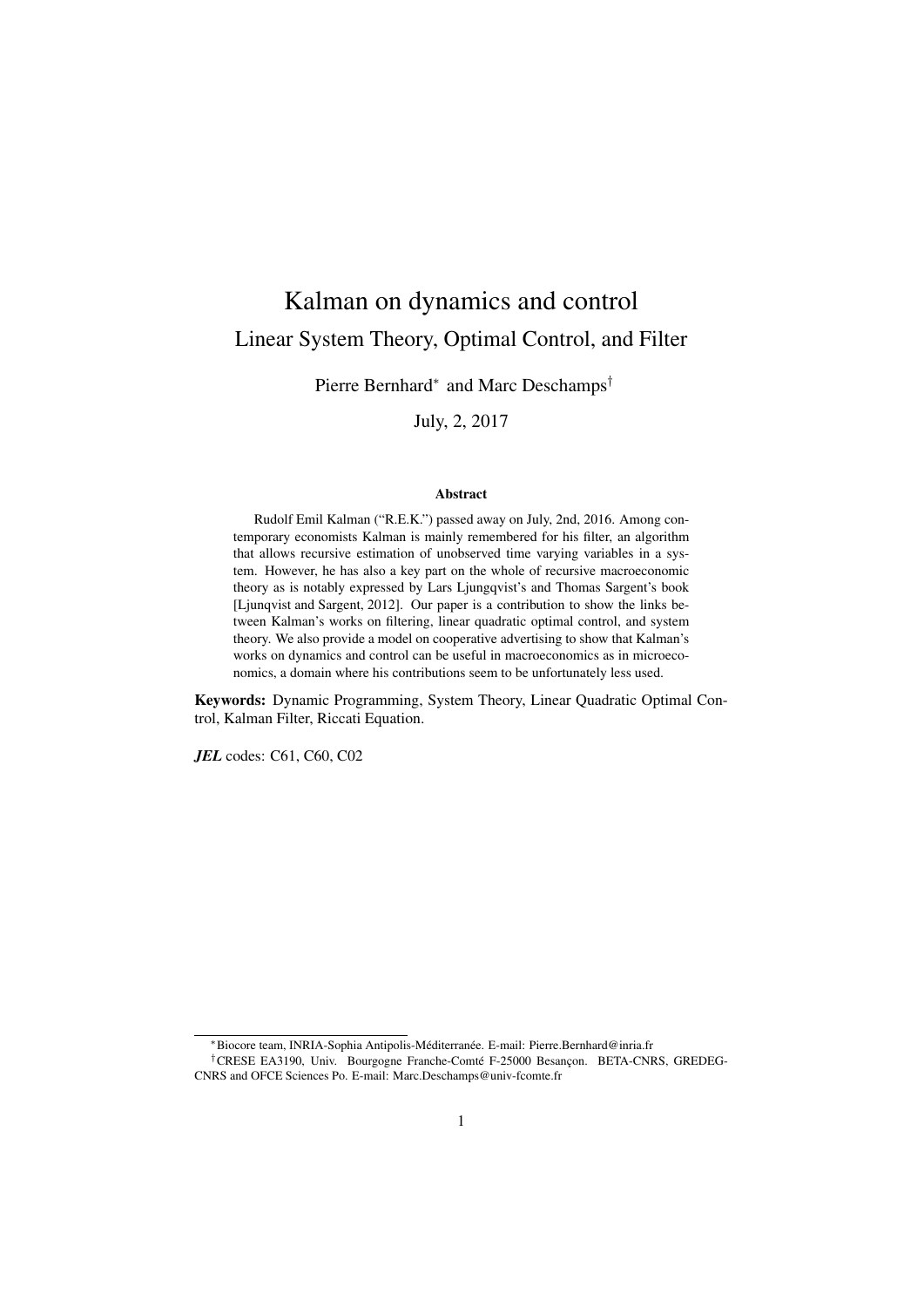## 1 Introduction

Rudolf Emil Kalman ("R.E.K.") passed away on July, 2nd, 2016. His name will remain tied to the most famous *Kalman filter*, which, by the end of his life, he would himself call "the KF". (We will follow his lead here.)

This is a mathematical method, which can be implemented as a set of algorithms, to estimate time varying variables from noisy and incomplete measurements, using a (noisy) model of the underlying dynamics.<sup>1</sup> Because it lets one estimate a variable which is not directly measured, it has sometimes been "commercialized" by computer scientists as a "software sensor". It, and its extensions, are now widely used in a great variety of domains, industrial and technological of course, but also in social, biological, and earth sciences, health systems, etc. It is a fact that even persons who have never heard of it have used it extensively, be it only in their GPS receivers.

But the point we want to make here is that the filter article [Kalman, 1960b] is only one of the three major papers of R.E.K. in 1960. The other two are the great article about Linear Quadratic optimal control [Kalman, 1960a] —a 1959 conference communication—, and the system theory article [Kalman, 1960c], to be followed by [Kalman, 1962] —dated January 1961 in the proceedings— and [Kalman, 1963]. To control theoreticians, these were earth-shaking contributions, definitively transforming control theory and linear system theory, well beyond filtering and prediction.<sup>2</sup>

Bolstered by the advent of the digital computer, these theories were extensively put to use via the "Automatic Synthesis Program" in the Apollo lunar landing program which started at the same time. Seldom has a brand new piece of theory been embraced so quickly by the practitioners in such an important endeavour.<sup>3</sup> But, as we will see, it was also quickly used in economic and management sciences.

The paper is organized as follows : in the next section we present the system theory and control before and after Kalman works. In Section 3, we present the linear quadratic gaussian theory by introducing to the linear quadratic optimal control and its duality with the Kalman filter. Then, in Section 4, we briefly discuss the applications of linear quadratic gaussian theory in macroeconomics and develop a microeconomic model on cooperative advertising. Section 5 ends the paper.

## 2 System theory

#### 2.1 A paradigmatic change

#### 2.1.1 State of the theory before 1960

To appreciate the importance of R.E.K.'s contribution to systems and control, one must have a crude idea of what was the state of these fields before 1960. The theory was

<sup>&</sup>lt;sup>1</sup>Dont say that it belongs to "estimation theory", as R.E.K. strongly objected to that qualification, arguing that this phrase had come to name a body of non-science. He later denied its being based upon probabilities, and refused its definition as (only) an algorithm, because it is complete.

<sup>2</sup>Another pair of important articles on stability of linear dynamical systems also appeared in 1960: [Kalman and Bertram, 1960a] [Kalman and Bertram, 1960b], complementing the other control articles.

<sup>3</sup>Another example, though, may be the KF's predecessor: the Wiener filter, largely conceived in 1940 for the anti-aircraft radar, and embargoed until 1949 for its military sensitivity.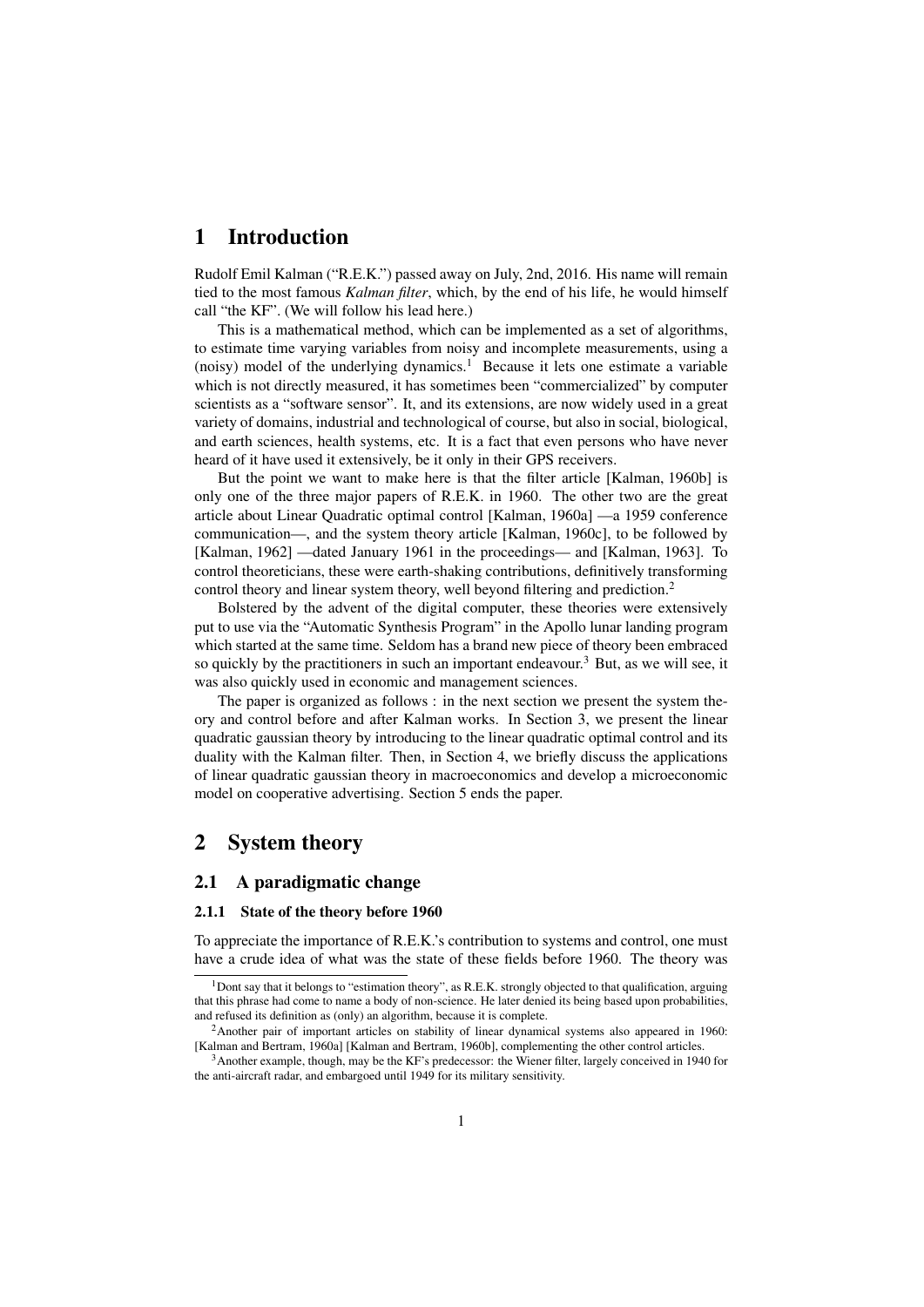confined to linear time-invariant (LTI) systems, and essentially to so-called "monovariable" ones, i.e. where the signals considered were scalar.

A (linear) dynamical system is a device which is excited by a time varying signal, the *input*, and simultaneously produces a time varying signal, the *ouput*. To the mathematicians, a linear system is therefore a linear operator, transforming a time function called input into another time function called output. Because this happens in real time, some properties are required: causality (the current output does not depend on future inputs), and some others (relating notably to behaviour "at infinity"), and linearity and time invariance to be amenable to the theory then available.

Mathematicians had developed an extremely elegant and powerful way of manipulating such transformations, through the use of an esoteric mathematical transformation of the signals : the *Laplace transform*, which led to the representation of the system via a "transfer function" (a ratio of polynomials of a complex variable). An important consideration is that it is straightforward to derive the transfer function from a linear differential equation describing the system. It had, inter alia, the property of transforming cascade of systems (the output of the first one becoming the input of the second one) into simple products of their transfer functions, making possible the analysis of *feedback* systems, where the output is re-introduced as a component of the input of the same system, a necessary ingredient of any servomechanism. It also led to the Wiener filter, then the standard tool in signal processing.

These methods were intimately tied to the *frequency response* of the system: its behaviour if excited by a sinusoidal signal. Engineers had developed both powerful analytical and graphical tools and a deep understanding of the frequency content of signals and its meaning for the analysis and control of LTI systems.

A clever trick of Wiener filtering was to consider a noisy signal to be "filtered" (freed from its noisy content) as the output of a linear system excited by a noise with adequate statistical properties. This was used by R.E.K. in the KF, so that he once told one of the authors of this article: "Take the Kalman filter, which, as everybody knows, was invented by Wiener...". This author would not have dared that quip.

#### 2.1.2 Inovations of 1960

R.E.K. chooses to represent the transformation of inputs into outputs by the mediation of an internal *state* of the system: in his case a vector of several real variables that also vary with time according to a forced first order differential or difference equation. Hence the name of an *internal* description of the system (the classical one becoming *external*.) In that representation, the input acts on the dynamics of the state, and the state instantly produces an output. Since the state itself is a vector, and all relations considered are linear, matrices and linear algebra are at play. And this mathematical apparatus lends naturally itself to the consideration of vector-valued inputs and outputs. Moreover, if the matrices defining the system are time varying, the system is no longer time invariant. If part of realization theory, the heart of linear system theory, still concerns LTI systems, both filtering and what we want to stress here: control, can naturally be extended to non-time invariant systems.

The notion of state of a system was known inprecisely as "*a set of numbers from which the entire future behavior of the plant may be determined provided that the future*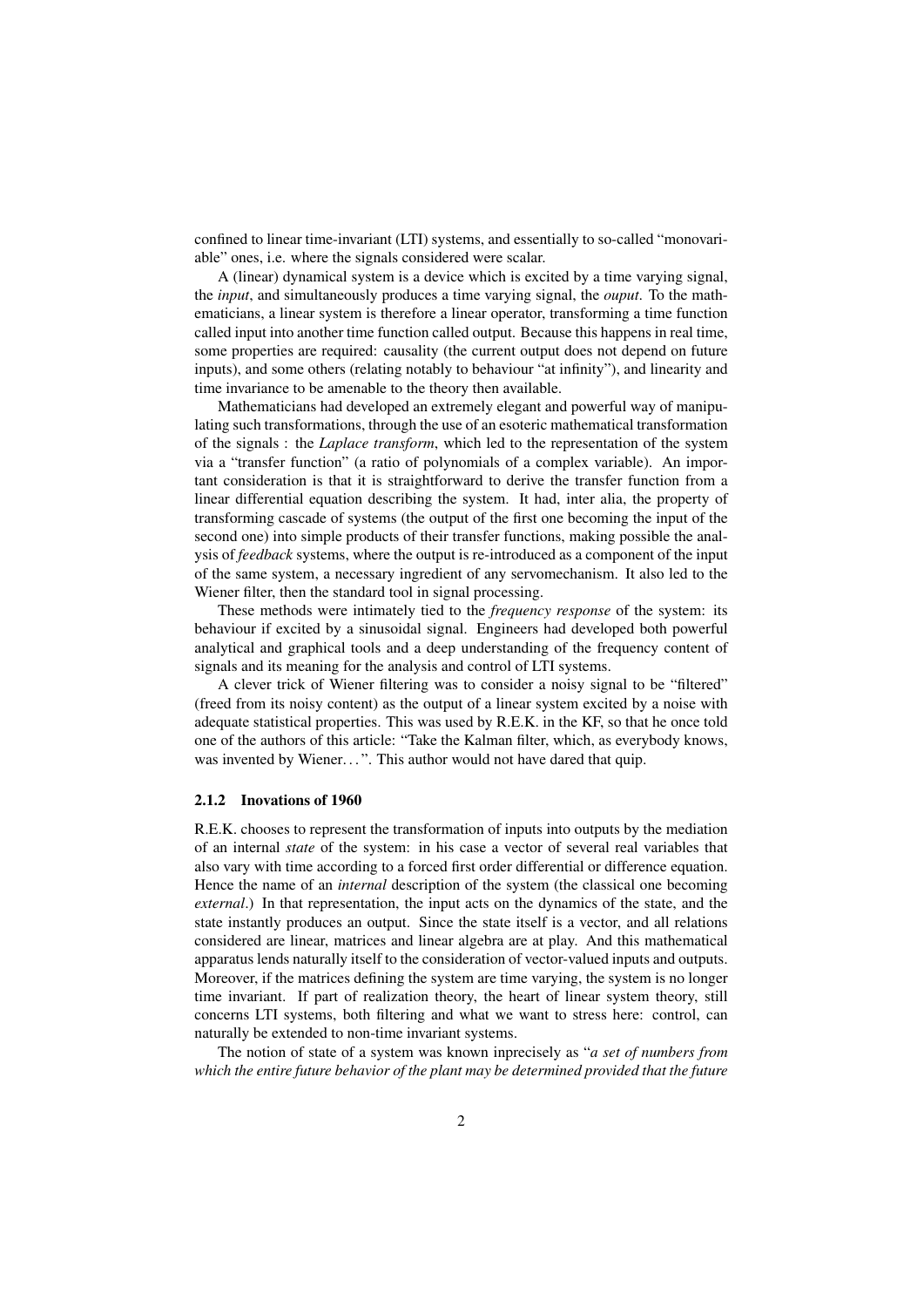inputs of the plant are known" (quoted from [Kalman and Koepcke, 1958])<sup>4</sup>. Typically, positions and velocities in a mechanical system, intensities in inductors and charges of capacitors in an electrical system. The intimate link with first order differential equations was obviously recognized. But their almost exclusive use was in deriving from them the transfer function of the (LTI) system, a straightforward process. The intimate link with first order differential equations was obviously recognized. But their almost exclusive use was in deriving from them the transfer function of the (LTI) system, a straightforward process. The direct use of the differential (or difference) equations in optimization was becoming more frequent in the late fifties under the influence of Bellman's Dynamic Programming [Bellman, 1957]. R.E.K.'s bold move was to make it the core definition of a linear system and to invesigate in depth its properties.

With the internal description, the extension to non-time invariant systems is possible because the tools developed dispense with the Laplace transform (the frequency analysis). They manipulate the signals as time functions, hence also the name of *time domain* analysis, as opposed to the *frequency domain*. For control theory, they delve into calculus of variations, and for filtering into Markov processes.

The advent of the digital computer and of direct digital control also led R.E.K. and later researchers to systematically develop a discrete-time theory along the continuoustime one, at first as a theory of *sampled data systems* i.e. looking at a continuous-time system at discrete instants of time. It turned out that the parallel was particularily natural and elegant in the new theory.<sup>5</sup>

The transfer function of a time invariant system in internal form is obtained via a simple algebraic formula. The converse: finding the internal representation of a system given in external form, is a deeper question, involving a detailed analysis of the mathematical nature of a linear system in internal form, the topic of realization theory.

#### 2.2 Realization theory

The general theory of control systems was initiated by R.E.K. in [Kalman, 1960c]. But the real founding article, which we shall follow here, is [Kalman, 1962], actually written in 1960 (or the journal article [Kalman, 1963]).

Definition 1 *A* realization *of a linear (or affine) input-output transformation is a representation in internal form as* (1)(2) *or* (3)(4) *below.*

Let  $x \in \mathbb{R}^n$  be the state of the system (*n* is called the dimension of the realization),  $u \in \mathbb{R}^m$  be the input, or control, and  $y \in \mathbb{R}^p$  the output. To avoid some trivialities, we assume that  $m \leq n$  and  $p \leq n$ . We use Newton's notation for time derivatives:

<sup>4</sup> [Kalman, 1960c] adds the precision that it is the *smallest* such set. This was to be made precise later via the (earlier) concept of Nerode equivalence class of formal languages and automata theory.

 $<sup>5</sup>$ It should be mentioned, though, that with an admirable prescience, Kolmogorov had developed in 1941,</sup> independently from Wiener, a discrete-time version of the Wiener —or Wiener-Kolmogorov— filter.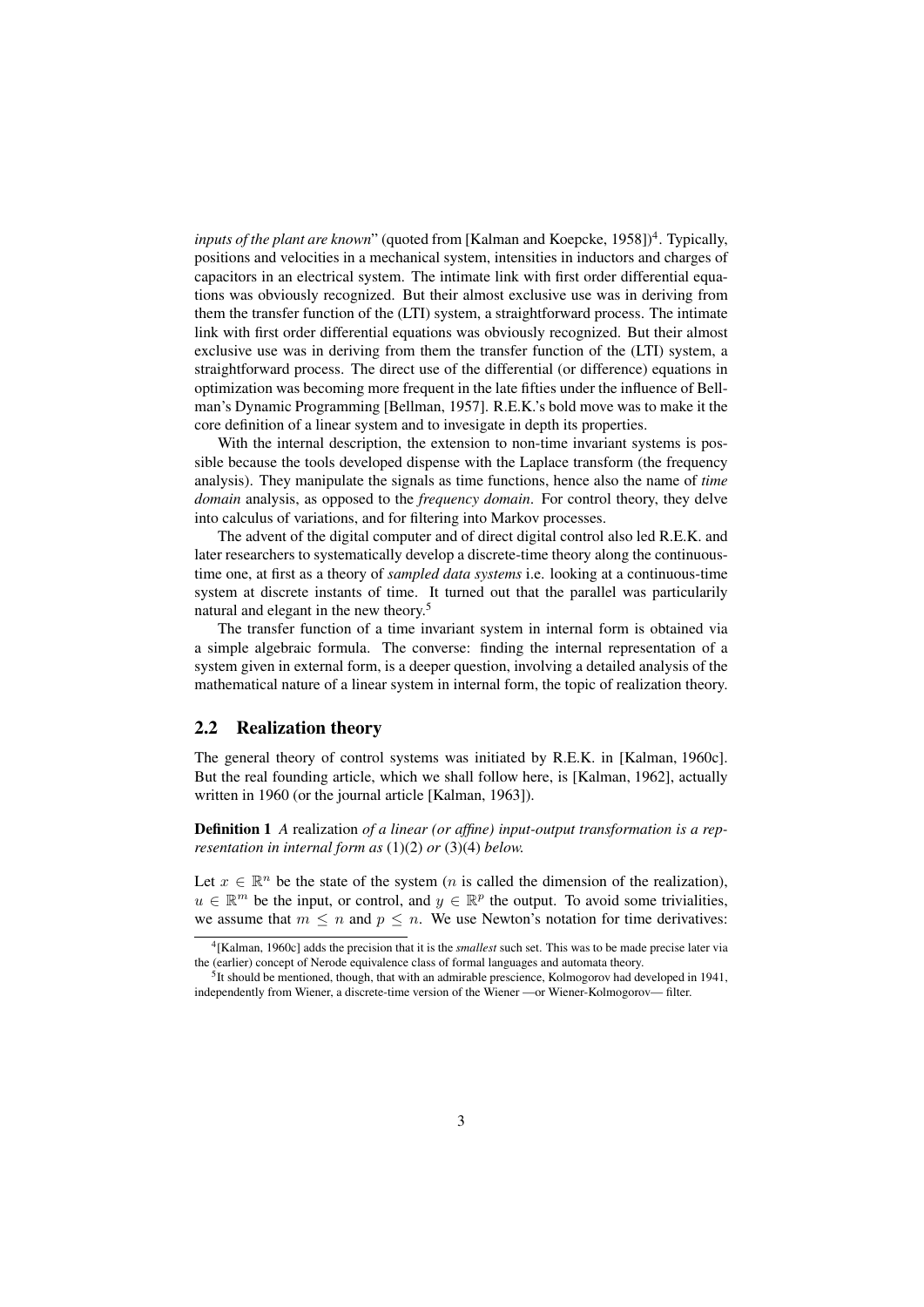$\dot{x} = dx/dt$ . A continuous-time system is of the form<sup>6</sup>

$$
\dot{x}(t) = Fx(t) + Gu(t), \qquad (1)
$$

$$
y(t) = Hx(t), \tag{2}
$$

and in discrete time

$$
x(t+1) = Fx(t) + Gu(t),
$$
\n(3)

$$
y(t) = Hx(t). \tag{4}
$$

Notice that some would like to extend the output equation adding a term  $+Ju(t)$ . R.E.K. himself argued against in general system theory, with good arguments.<sup>7</sup>

For the sake of completeness, let us mention that if all three matrices  $F, G$ , and  $H$ are constant, the system is LTI, and its transfer function is

$$
\mathcal{H}(s) = H(sI - F)^{-1}G.
$$

It follows from Cramer's theorem that this is a matrix of (strictly proper) rational fractions of  $s$ , with the characteristic polynomial of  $F$  as their common denominator, and thus for poles its eigenvalues.

Even without referring to the transfer function, it is clear that the transformation from input to output induced by these equations is not altered if we make a change of basis in the state space, or equivalently if we use for new state  $\xi = Tx$  with T an invertible matrix. The continuous-time sytem becomes

$$
\dot{\xi} = TFT^{-1}\xi + TGu,
$$
  

$$
y = HT^{-1}\xi.
$$

Hence changing  $(H, F, G)$  into  $(HT^{-1}, TFT^{-1}, TG)$  is unessential, representing the same system, with the same transfer function if it is time-invariant. This points to a weakness of the new representation: it is non unique for the same input-output system. And other non-uniqueness may show up, as the following trivial one, where we introduce a higher dimensional vector, say z made of x and a vector  $\xi$  of arbitrary dimension:

$$
z = \begin{pmatrix} x \\ \xi \end{pmatrix}, \qquad \qquad \dot{z} = \begin{pmatrix} F & 0 \\ A & B \end{pmatrix} z + \begin{pmatrix} G \\ C \end{pmatrix} u
$$

$$
y = (H \quad 0)z.
$$

A, B and C are arbitrary matrices. They play no role, since  $\xi$  does not influence y, neither directly nor via x. Therefore, realizations of different dimensions may represent the same input-oupt system. In the case above, it is trivial, but assume that a change of basis such as the previous one mixes  $x$  and  $\xi$ , and the excess dimension may be more difficult to detect. Moreover, other cases may appear.

<sup>&</sup>lt;sup>6</sup>Essentially all the current literature replaces  $(F, G, H)$  by  $(A, B, C)$ . We keep R.E.K.'s notation as he really meant it ! He noted a system as  $(H, F, G)$ .

 $7$ Such a "feed-through" term is not dynamic, and consequently spoils the elegance of the algebraic theory.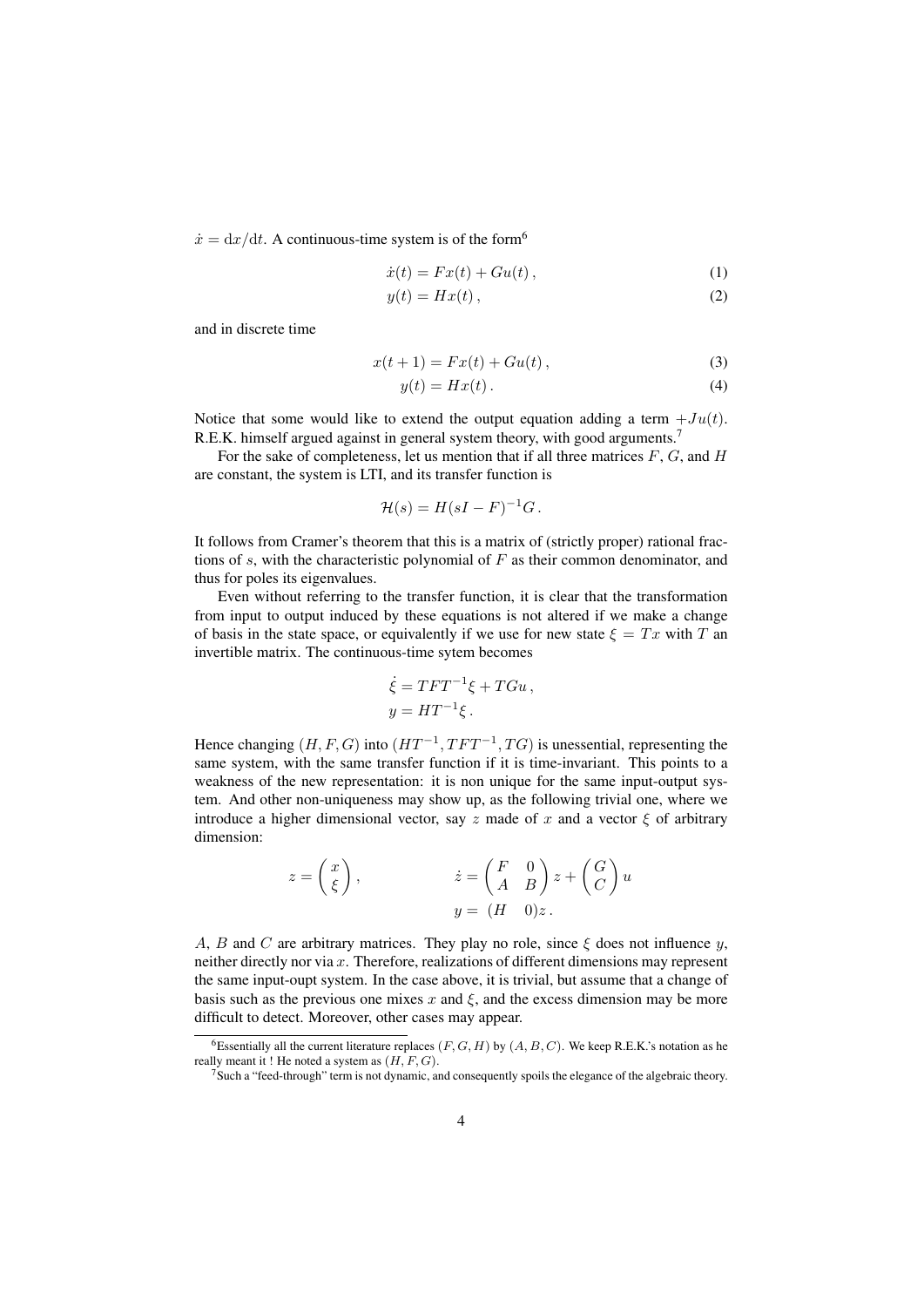The solution of this problem involves two fundamental concepts. The first is *controllability*. A state is controllable if there exists a control function  $u(\cdot)$  that drives the system from this state as initial state to the origin. The system is said to be *completely controllable* if every state is controllable. We will here cheat somewhat with history by using instead *reachability*. A state is reachable if there exists a control function that drives the system from the origin to that state. A system is *completely reachable* if every state is reachable. The two concepts are equivalent for continuous-time systems, but not for discrete-time systems, unless the matrices  $F(t)$  are invertible for all t. Hence a system is said completely reachable if the application  $u([t_0, t_1]) \mapsto x(t_1)$ , which is linear if  $x(t_0) = 0$ , is onto for some  $t_1 > t_0$ .

The second fundamental concept is that of *observability*. A state  $x_0 \neq 0$  is *unobservable* if the ouput of the "free" system, i.e. with  $u(\cdot) = 0$ , intialized at that state, is  $y([t_0, t_1]) = 0$  for any  $t_1 \geq t_0$ . The system is *completely observable* if no state is unobservable. Hence the system is said completely observable if the application  $x(t_0) \mapsto y([t_0, t_1]),$  which is linear if  $u(\cdot) = 0$ , is one to one for some  $t_1 > t_0$ .

The article [Kalman, 1960a] also gives efficient criteria to check these properties. In the case of time-invariant systems the Kalman criteria are in terms of the rank of composite matrices:

#### Theorem 1

$$
(F\ G)\ completely\ reachable \Leftrightarrow \operatorname{rank}[G\ FG\ F^2G\ \dots\ F^{n-1}G] = n,
$$
  

$$
(H\ F)\ completely\ observable \Leftrightarrow \operatorname{rank}\left[\begin{array}{c}H\\HF\\HF^2\\H\ F^2\\ \vdots\\H\ F^{n-1}\end{array}\right] = n
$$

The article also gives simple criteria for non time-invariant systems. They are less algebraic, more analytic, but they share the following striking property (stated in two equivalent forms below), called *duality*: (we use prime for transposed)

- $(F \ G)$  completely reachable  $\Leftrightarrow (G' \ F')$  completely observable
- $(H F)$  completely observable  $\Leftrightarrow (F' H')$  completely reachable

We will see that this duality reaches into optimal control and filtering. R.E.K. himself gave a detailed analysis of the duality between the Wiener filter and the linear quadratic regulator [Kalman, 1960c]<sup>8</sup>. But the whole extent of duality in the LQG theory to be seen below remains difficult to explain, and even more in modern  $\mathcal{H}_{\infty}$ -optimal control (see [Başar and Bernhard, 1995]).

We use these concepts in realization theory with the help of the following formal definition:

<sup>8</sup>Defining the observability of *costates* in the dual space of the state space. Duality clearly has to do with the fact that a linear operator between linear spaces is onto if and only if its adjoint operator is one to one, and it is one to one if and only if its adjoint operator is onto. As pointed out in [Kalman, 1960c], it is also related to the known duality between the differential equations  $x = Fx$  and  $p = -F'p$  or the difference equations  $x(t+1) = Fx(t)$  and  $p(t) = F'p(t+1)$  which leave the inner product  $p'x$  invariant.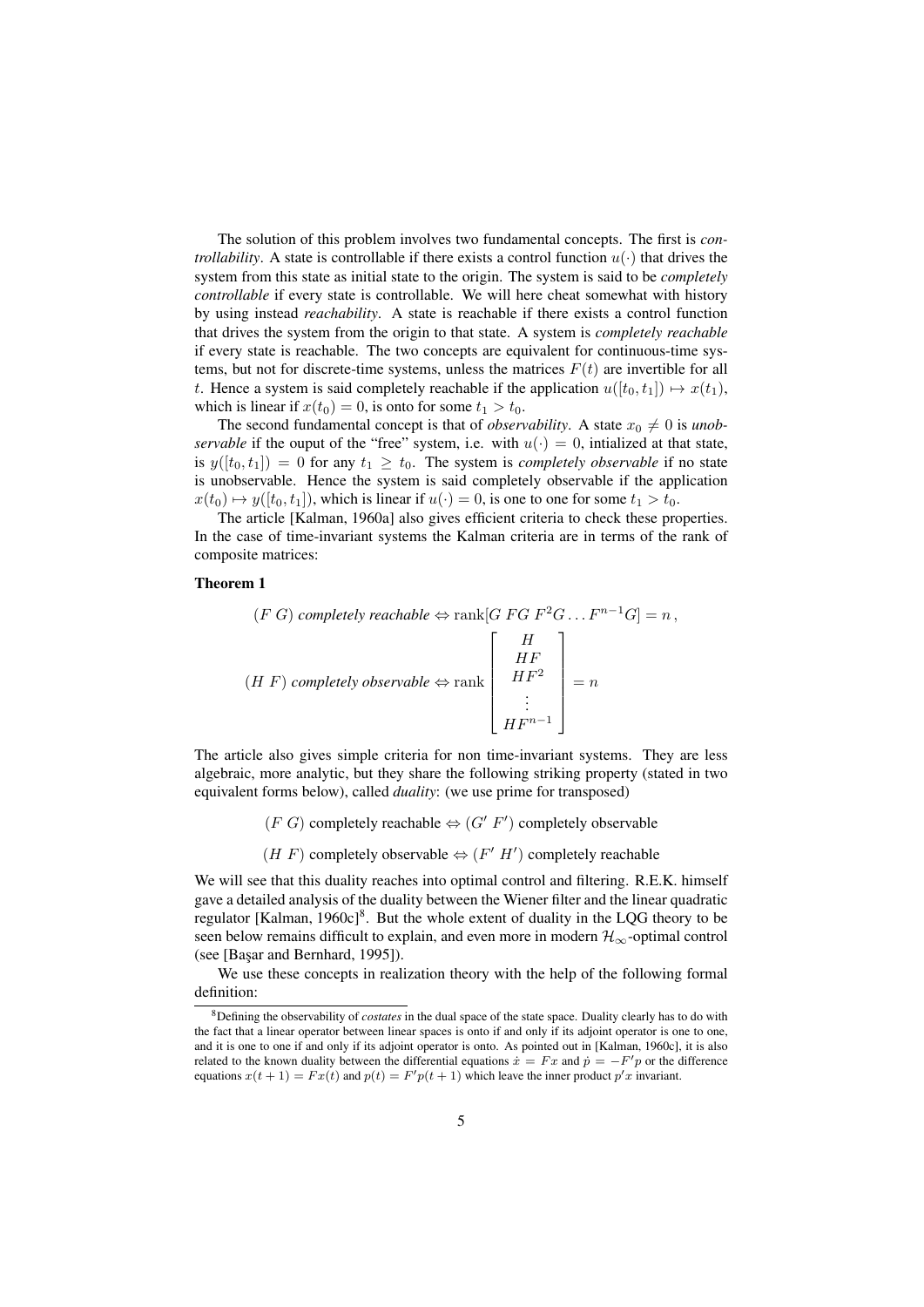Definition 2 *A realization completely reachable and completely observable is called* canonical*.*

The main theorem is as follows:

Theorem 2 *A realization is minimal (has a state space of minimum dimension) if and only if it is canonical. And then it is unique up to a change of basis in the state space.*

The article [Kalman, 1962] further shows that the state space of any linear system in internal form, even not time invariant (i.e. a system such as  $(1),(2)$  with matrices  $H$ ,  $F$ , and  $G$  depending continuously on time) can be decomposed canonically as the direct sum of four (variable if the system is not LTI) subspaces as in the left diagram of figure 1 borrowed from [Kalman, 1962], or more classically in block diagram form as in the right one borrowed from [Kalman, 1963] and reproduced in all textbooks since. A, B, C, and D are the subspaces corresponding respectively to states reachable but unobservable, reachable and observable, unreachable and unobservable, unreachable but observable. Using a basis adapted to that decomposition yields a canonical decom-



Figure 1: The canonical decomposition of a linear system in internal form

position of the system matrices that exhibits these properties as follows:

$$
F = \begin{bmatrix} F_{AA} & F_{AB} & F_{AC} & F_{AD} \\ 0 & F_{BB} & 0 & F_{BD} \\ 0 & 0 & F_{CC} & F_{CD} \\ 0 & 0 & 0 & F_{DD} \end{bmatrix}, \quad G = \begin{bmatrix} G_A \\ G_B \\ 0 \\ 0 \end{bmatrix},
$$
  

$$
H = \begin{bmatrix} 0 & H_B & 0 & H_D \end{bmatrix}.
$$

The subspaces  $B, C$ , and  $D$  are not uniquely defined, but the decomposition of the system matrices is, up to changes of basis within each of the four subspaces.

#### 2.3 Compensator design: pole placement approach

The KF was the first *observer*<sup>9</sup>, originally in discrete time, i.e. a system of either form

$$
\hat{x}(t+1) = F\hat{x}(t) + Gu(t) + K[y(t) - H\hat{x}(t)],
$$
\n(5)

$$
\dot{\hat{x}}(t) = F\hat{x}(t) + Gu(t) + K[y(t) - H\hat{x}(t)],
$$
\n(6)

<sup>&</sup>lt;sup>9</sup>Called "observing system" in [Kalman, 1960c] which proposes an "optimal" one in terms of the number of time steps necessary to exactly recover the state in a discrete time system. The term "observer" was coined by [Luenberger, 1964], which extends the concept, in a less explicit form that lacks the simplicity displayed here and the rather crucial stability argument invoked in paragraph A.2.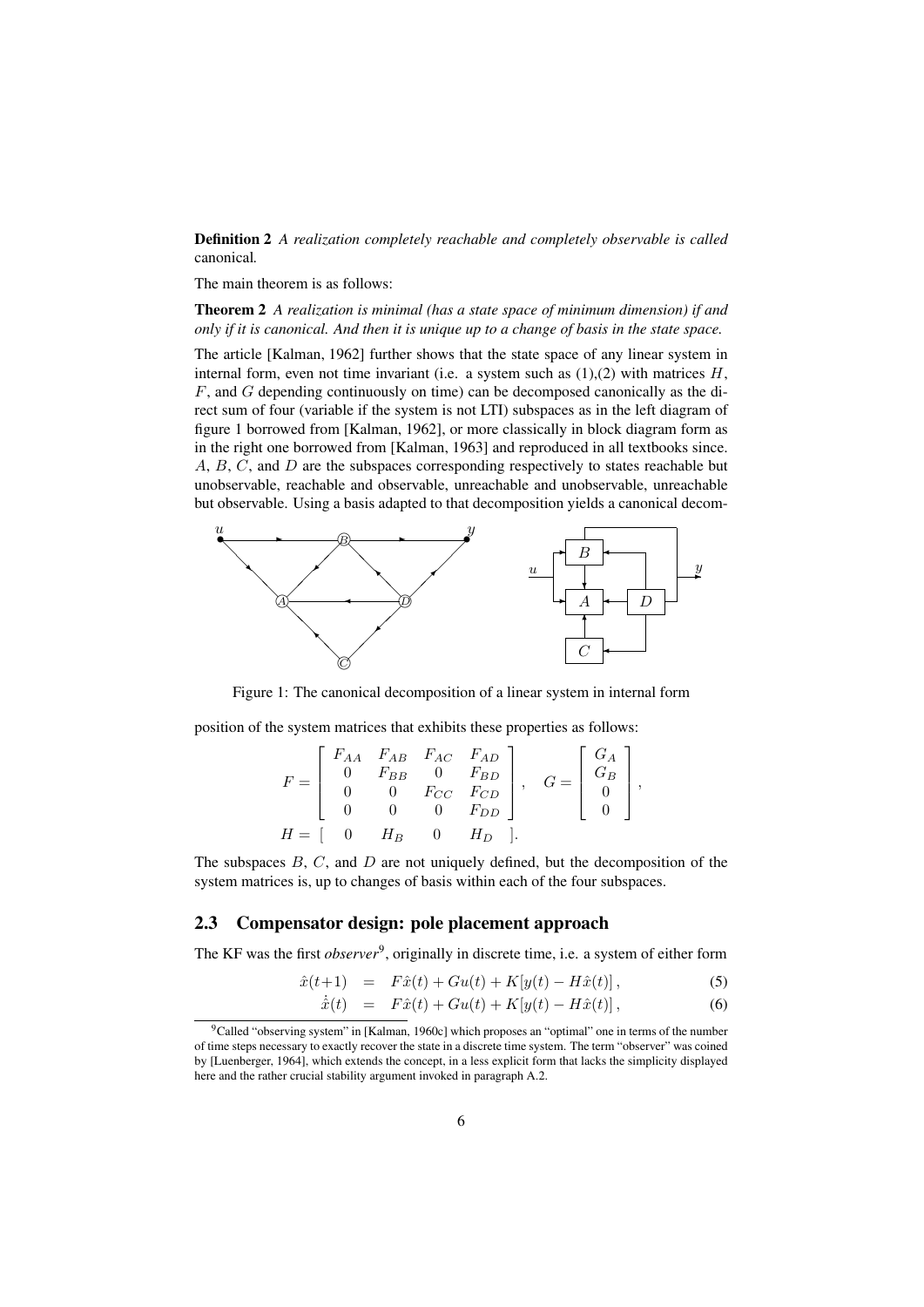providing an estimate  $\hat{x}(t)$  of the state, optimal in the sense that it minimizes the expected squared  $L^2$  norm of the *error signal*  $\tilde{x}(t) = x(t) - \hat{x}(t)$ . The natural idea, proposed as early as [Kalman, 1960c] for monovariable discrete-time systems, is to associate such an observer with a control law

$$
u(t) = -C\hat{x}(t).
$$

There remains to choose the gains  $K$  and  $C$ . This can be done via the following results.

Writing the overall system in terms of  $(x, \tilde{x})$  instead of  $(x, \hat{x})$ , it is a simple matter to prove the *principle of separation of the dynamics* ([Luenberger, 1964]):

Theorem 3 (Separation of dynamics) *: The eigenvalues of the dynamic matrix of the closed loop observer-controller are the union of the eigenvalues of* F − GC *—the controller— and those of* F −KH *—the observer.*

A later result [Wonham,  $1967$ ]<sup>10</sup> is the following extension to multi-input systems of the *pole shifting theorem*, known in 1960 (and used in [Luenberger, 1964]) for single input systems:

**Theorem 4** If the pair  $(F, G)$  is completely reachable, then given any monic n-th de*gree polynomial* p(z)*, there exists a matrix* C *such that the characteristic polynomial of* F −GC *be* p*. Dually, if the pair* (H, F) *is completely observable, the characteristic polynomial of*  $F - KH$  *can be assigned to any desired one by the choice of* K.

Hence a purely system theoretic argument in favor of the proposed control structure, and a means of choosing  $C$  and  $K$  (see paragraph A.2 below).

A further important remark is that in the discrete-time case, hence also in the sampled data problem of any digital control, the observer is a one step predictor: It gives the estimate  $\hat{x}(t+1)$  of  $x(t+1)$  with the data  $y(\tau)$ ,  $\tau \leq t$ . Hence one has one time step to compute the contol  $u(t + 1) = -C\hat{x}(t+1)$ , the gain C being pre-computed off line.

## 3 Linear Quadratic Gaussian (LQG) theory

#### 3.1 Linear Quadratic (LQ) optimal control

The topic covered here is partially investigated in [Kalman, 1960c], but the definitive article is [Kalman, 1960a]. We will essentially adopt its notation.

The introduction of [Kalman, 1960a] states, we quote: "This problem dates back, in its modern form, to Wiener and Hall at about 1943." It also quotes, although in rather denigrating terms, [Newton Jr et al., 1957] as the state of the art at that time. Therefore in its infinite horizon (optimal regulator) form, it was not new. But the solutions offered were in terms comparable to those of the Wiener filter, i.e. frequency domain analysis and spectral factorization, and did not easily lead to efficient algorithms, particularily so for "multivariable" problems.<sup>11</sup>

<sup>10</sup>Other proofs were quickly given as comments of this article by [Heymann, 1968] and [Davison, 1968].

<sup>&</sup>lt;sup>11</sup> Actually, a finite-horizon nonhogeneous scalar-control linear-quadratic optimization problem is solved in [Merriam III, 1959], with the correct Riccati equation and the linear equations for the non homogeneous terms, although difficult to recognize.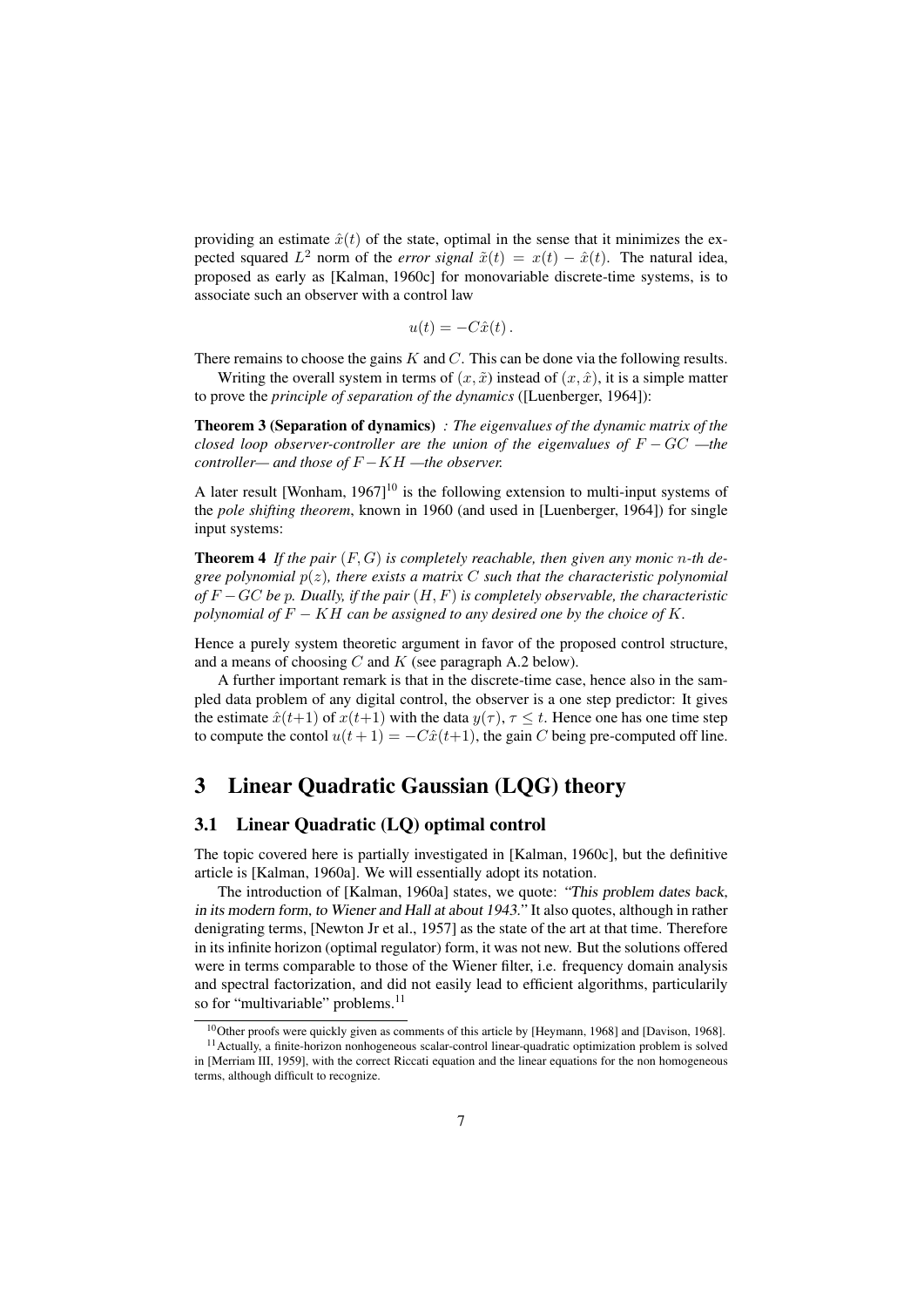#### 3.1.1 Finite horizon problem

The new approach started with the investigation of a finite horizon optimal control problem, i.e. not time invariant. It involves quadratic forms that we denote as follows: for any positive definite or semi-definite  $\ell \times \ell$  matrix M and z a  $\ell$ -vector,

$$
\langle z, Mz \rangle = z'Mz = ||z||_M^2.
$$

The problem investigated is as follows<sup>12</sup>:

**Linear quadratic optimal control problem** Given the system  $(1)(2)$ , with all system matrices possibly (piecewise) continuous functions of time, and  $x(t_0) = x_0$ , and given the symmetric  $n \times n$  matrix  $A \geq 0$ , and the symmetric (piecewise) continuous respectively  $n \times n$  and  $m \times m$  matrix funtions,  $Q(t) \geq 0$  and  $R(t) > 0$ , find, if it exists, the control law that minimizes the performance index

$$
V(x_0, t_0, t_1; u(\cdot)) = ||x(t_1)||_A^2 + \int_{t_0}^{t_1} \left[ ||y(t)||_{Q(t)}^2 + ||u(t)||_{R(t)}^2 \right] dt.
$$
 (7)

Kalman's approach to the problem followed Carathéodory's.<sup>13</sup> The solution is as follows. Define a symmetric matrix function  $P(t)$  as the solution, if it exists, of the matrix Riccati equation (where all matrices are time dependent)

$$
-\dot{P} = PF + F'P - PGR^{-1}G'P + H'QH, \qquad P(t_1) = A. \tag{8}
$$

(By Cauchy's theorem, there exists a solution on some open time interval  $(t_2, t_1)$ ). However existence of a solution over the time interval  $[t_0, t_1]$  is by no means guaranteed a priori, as the solution might diverge to infinity before reaching down  $t_0$ .)

The full theorem is as follows:

#### Theorem 5

- *1. The Riccati equation* (8) *has a solution*  $P(t) > 0$  *over*  $[t_0, t_1]$  *for every*  $t_0 < t_1$ *.*
- *2. The solution of the linear quadratic optimal control problem is given in state feedback form by*

$$
u(t) = -C(t)x(t), \t C(t) = R(t)^{-1}G'(t)P(t), \t (9)
$$

*3. and the optimal value of the performance index is*

$$
V^0(x_0, t_0, t_1) = ||x_0||^2_{P(t_0)}.
$$

Important remark: The Riccati equation (8) and the optimal feedback gain (9) are the duals of the KF's Riccati equation and gain. (See section 3.2)

<sup>12</sup>In [Kalman, 1960a], the problem is first posed and investigated in a more general form.

<sup>&</sup>lt;sup>13</sup>While [Kalman and Koepcke, 1958] and [Kalman, 1960c] explicitely use [Bellman, 1957] and (discrete) dynamic programming, a strong incentive for using the state space representation, [Kalman, 1960a] does not quote it for the continuous-time problem, using instead Carathéodory's theory. Symmetrically, [Bellman, 1957] does not refer to Caratheodory. Yet, continuous dynamic programming is essentially a re- ´ discovery of Carathéodory's theory, Bellman's return function being the control equivalent of Carathéodory's principal function.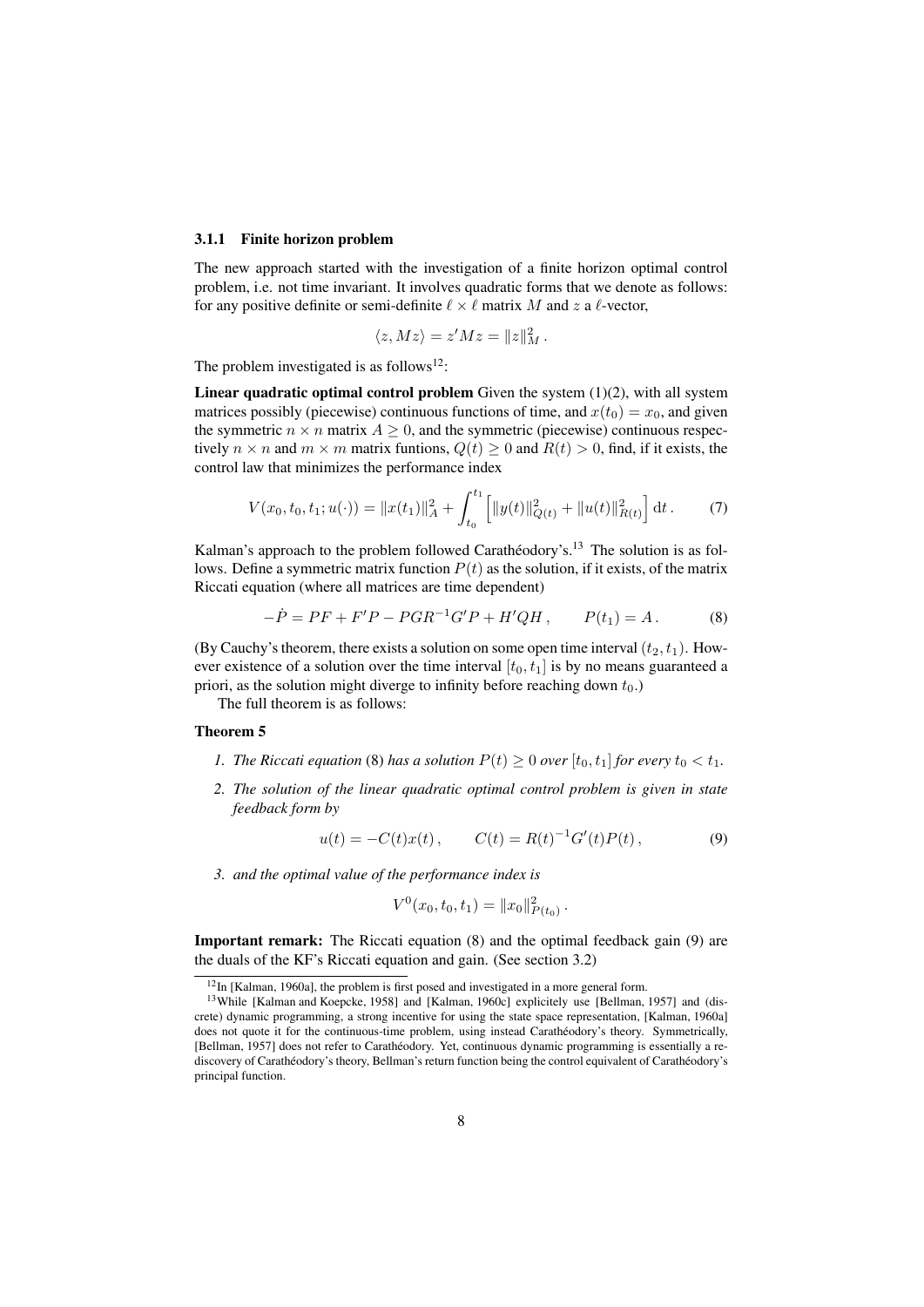#### 3.1.2 Optimal regulator (infinite horizon) problem

The challenge in this theory is to investigate the infinite horizon problem. For the sake of simplicity, we only give here its LTI version, the only one amenable to the previous, "classical" at that time, theory, and the most widely used. But [Kalman, 1960a] also gives the solution for a non time-invariant problem.

**Optimal regulator problem** Given the time invariant linear system  $(1)(2)$  with initial state  $x(0) = x_0$ , positive definite  $p \times p$  respectively  $m \times m$  matrices Q and R, find, if it exists, the control that minimizes the performance index

$$
V(x_0; u(\cdot)) = \int_0^\infty [||y(t)||_Q^2 + ||u(t)||_R^2] dt.
$$

This investigation requires the introduction of both controllability and observability. Indeed, in its introduction, R.E.K. states "The principal contribution of the paper lies in the introduction and exploitation of the concepts of *controllability* and *observability*". In retrospective, he might also have quoted the Riccati equation (8). We shall use here its algebraic version, where all matrices are now constant:

$$
PF + F'P - PGR^{-1}G'P + H'QH = 0.
$$
 (10)

The full theorem is as follows:

#### Theorem 6

- *1. If the pair* (F, G) *is completely controllable,*<sup>14</sup> *then*
	- *(a) the solution*  $P(t)$  *of the Riccati equation* (8) *has a limit*  $\overline{P}$  *as*  $t \rightarrow -\infty$ *, which solves the algebraic Riccati equation* (10)*,*
	- *(b) the solution of the optimal regulator problem in state feedback form is*

$$
u(t) = -Cx(t) , \t C = R^{-1}G'\bar{P} , \t (11)
$$

*(c) and the optimal value of the performance index is*

$$
V^0(x_0) = ||x_0||_P^2.
$$

2. If furthermore the pair  $(H, F)$  is completely observable,<sup>15</sup>  $\overline{P}$  is positive definite *and the system governed by the law* (11) *is asymptotically stable.*

Of course, the duality pointed out in the finite horizon problem holds here, making the optimal regulator dual to the stationary KF, i.e. to a realization of the Wiener filter.

<sup>&</sup>lt;sup>14</sup>*Stabilizable* i.e.  $\exists D : F - GD$  stable, suffices.

<sup>&</sup>lt;sup>15</sup>For the stability result, *detectable*, i.e.  $\exists L : F - LH$  stable, suffices.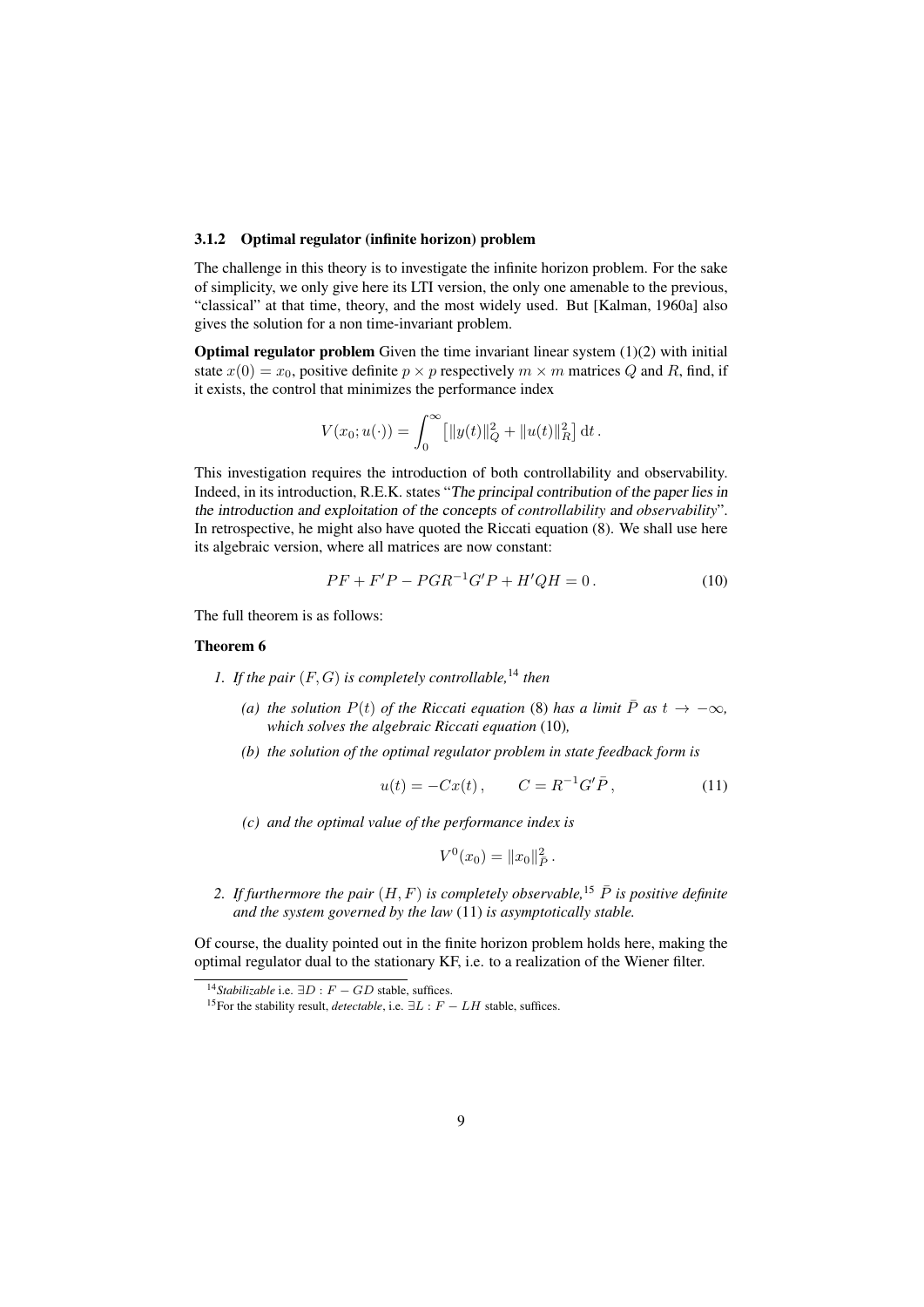#### 3.1.3 Discrete-time case

Articles [Kalman, 1960b] and [Kalman, 1960c] provide the equivalent discrete-time results<sup>16</sup>. The system is  $(3)(4)$ , and the performance index is:

$$
V(x_0, t_0, t_1; \{u(\cdot)\}) = ||x(t_1)||_A^2 + \sum_{t=t_0}^{t_1-1} \left[ ||y(t)||_{Q(t)}^2 + ||u(t)||_{R(t)}^2 \right].
$$
 (12)

The Riccati differential equation is replaced by the so-called discrete Riccati equation (the system matrices may all be time dependent) or its "algebraic" version (with all system matrices constant) where  $P(t) = P(t + 1) = \overline{P}$ :

$$
P(t) = F'P(t+1)F - F'P(t+1)G(G'P(t+1)G + R)^{-1}G'P(t+1)F + H'QH,
$$
  
\n
$$
P(t_1) = A.
$$
\n(13)

The optimal feedback control is

$$
u(t) = -C(t)x(t), \qquad C(t) = (G'P(t+1)G + R)^{-1}G'P(t+1)F. \tag{14}
$$

Both the finite and infinite horizon results follow exactly as for the continuous-time case, with the same controllability and observability conditions.

#### 3.2 The Kalman Filter

For the sake of completeness, and to stress duality, we quickly review the famous KF, [Kalman, 1960b] and [Kalman and Bucy, 1961]. Existence and stability properties for both the finite horizon and infinite horizon cases are directly derived from those of the dual LQ control problem.

#### 3.2.1 Discrete-time

We start with the discrete-time problem, after [Kalman, 1960b].<sup>17</sup> Let us consider a discrete time linear system excited by *white noise* and a known control  $u(\cdot)$ :

$$
x(t+1) = F(t)x(t) + G(t)u(t) + D(t)v(t), \quad x(t_0) = x_0,
$$
  

$$
y(t) = H(t)x(t) + w(t),
$$

where  $(v(t), w(t))$  is a gaussian random variable with zero mean and known covariance, independent from all the  $(v(\tau), w(\tau))$  for  $\tau \neq t$ . In the simplest case,  $v(t)$  is also independent from  $w(t)$ , but this is not necessary for the theory to hold. A possible non-zero cross correlation between them is dual to the presence of a cross term  $x'Su$ in the quadratic performance index of LQ control, which we will not introduce here. The noise is therefore characterized by its covariance matrix (with  $\delta_{t,\tau}$  the Kronecker symbol):

$$
\mathbb{E}\left(\begin{array}{c}v(t)\\w(t)\end{array}\right)(v'(\tau)\,w'(\tau))=\left(\begin{array}{cc}V(t)&0\\0&W(t)\end{array}\right)\delta_{t,\tau}.
$$

<sup>&</sup>lt;sup>16</sup>First approached in [Kalman and Koepcke, 1958, Appendix], dealing with sampled data control of a continuous-time system. But the treatment there is not completely satisfactory.

<sup>&</sup>lt;sup>17</sup>[Kalman, 1960b] has no added noise in the measurement equation, nor control.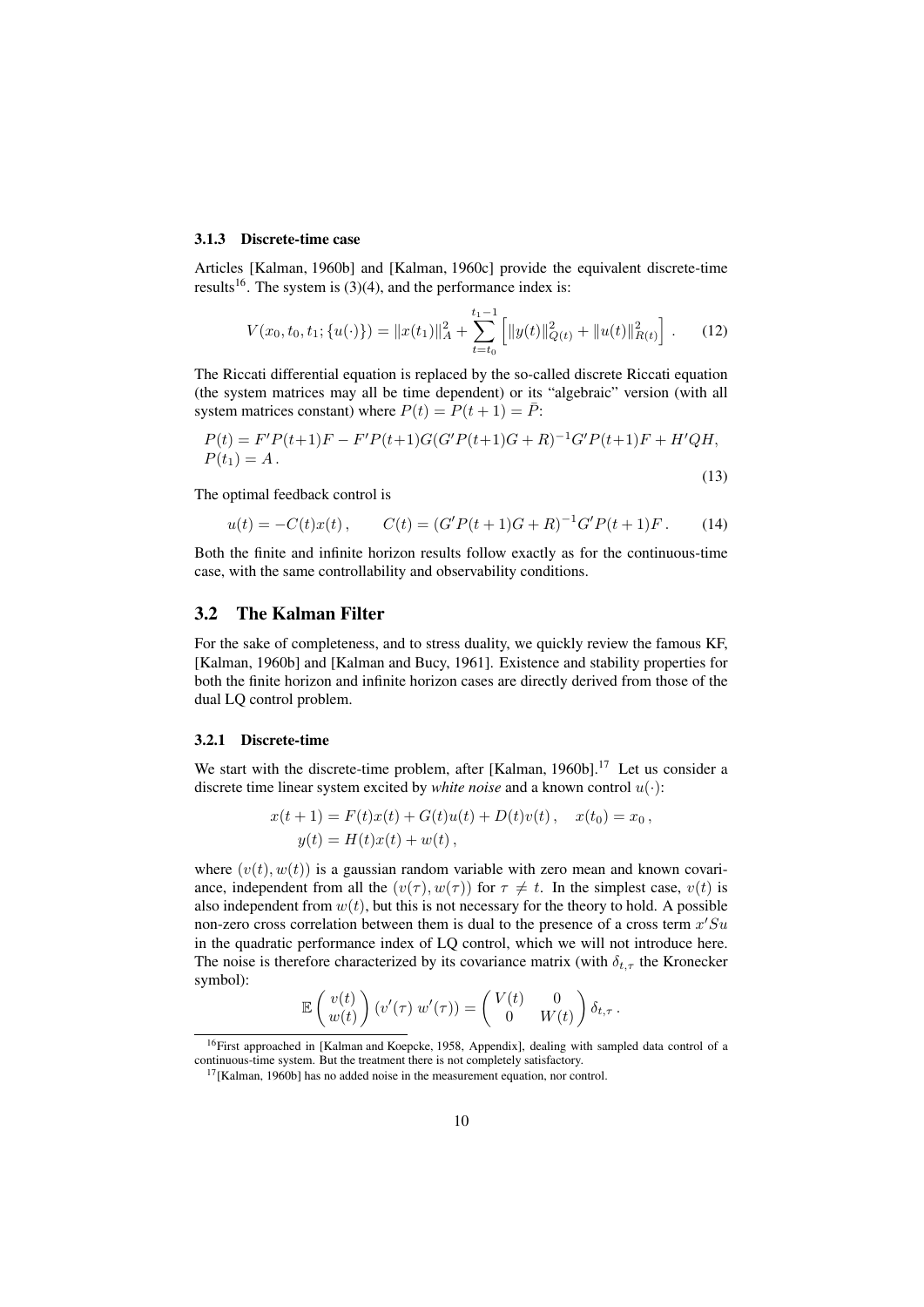The initial state is also given as a gaussian random variable of known distribution:

$$
\mathbb{E}(x(t_0)) = \hat{x}_0, \qquad \mathbb{E}(x(t_0) - \hat{x}_0)(x(t_0) - \hat{x}_0)' = \Sigma_0.
$$

The problem is to compute the conditional mathematical expectation:

$$
\hat{x}(t) = \mathbb{E}(x(t)|y(\tau), \tau < t).
$$
\n(15)

The solution is of the form (5) initialized at  $\hat{x}(t_0) = \hat{x}_0$ , where the gain K is given via the error covariance matrix  $\Sigma(t) = \mathbb{E}(x(t) - \hat{x}(t))(x(t) - \hat{x}(t))'$ , solution of the discrete Riccati equation (16) dual of (13), and by the formula (17) dual of (14):

$$
\Sigma(t+1) = F\Sigma(t)F' - F\Sigma(t)H'(H\Sigma(t)H' + W)^{-1}H\Sigma(t)F' + DVD', \quad (16)
$$

$$
K(t) = F\Sigma(t)H'(H\Sigma(t)H' + W)^{-1}.
$$
 (17)

The time invariant, infinite horizon case is the internal form of the Kolmogorov filter.

#### 3.2.2 Continuous-time

Given a continuous-time system in internal form excited by both dynamic and measurement "white noises" as above, but in continuous-time, with (in terms of the Dirac  $\delta$ as in [Kalman and Bucy, 1961], probabilists now have a different way of stating things)

$$
\mathbb{E}\left(\begin{array}{c}v(t)\\w(t)\end{array}\right)(v'(\tau)\ w'(\tau))=\left(\begin{array}{cc}V(t)&0\\0&W(t)\end{array}\right)\delta(t-\tau)\,,
$$

with W invertible<sup>18</sup>, the conditional expectation (15) sought is the solution of the continuous-time observer (6) with the dual formulas from LQ control:

$$
\dot{\Sigma} = F\Sigma + \Sigma F' - \Sigma H' W^{-1} H \Sigma + DVD', \qquad \Sigma(t_0) = \Sigma_0.
$$

and

$$
K(t) = \Sigma(t)H'W^{-1}.
$$

The time invariant, infinite horizon case coincides with the internal representation of the Wiener filter which, as the Kolmogorov filter, was given in external form.

#### 3.3 The separation theorem

The control laws (9) or (11) or (14) assume that the state  $x(t)$  is exactly measured. But the uderlying assumption of this whole theory is that only the output  $y(t)$  is measured. The natural idea, then, is to associate a KF with the optimal LQ in an "optimum" observer controller  $u(t) = -C\hat{x}(t)$ . This idea was proposed in the two 1960 papers [Kalman, 1960c] and [Kalman, 1960a]. In the latter, it is hinted that the duality principle makes it legitimate to associate the KF estimate and the optimal LQ gain, anticipating the separation theorem. But this was not quite sorted out at that time. What follows somehow ties the loose ends of 1960 with later results.

<sup>&</sup>lt;sup>18</sup>Otherwise, a linear combination of the state variables is exactly observed. The problem solution then involves a Luenberger reduced observer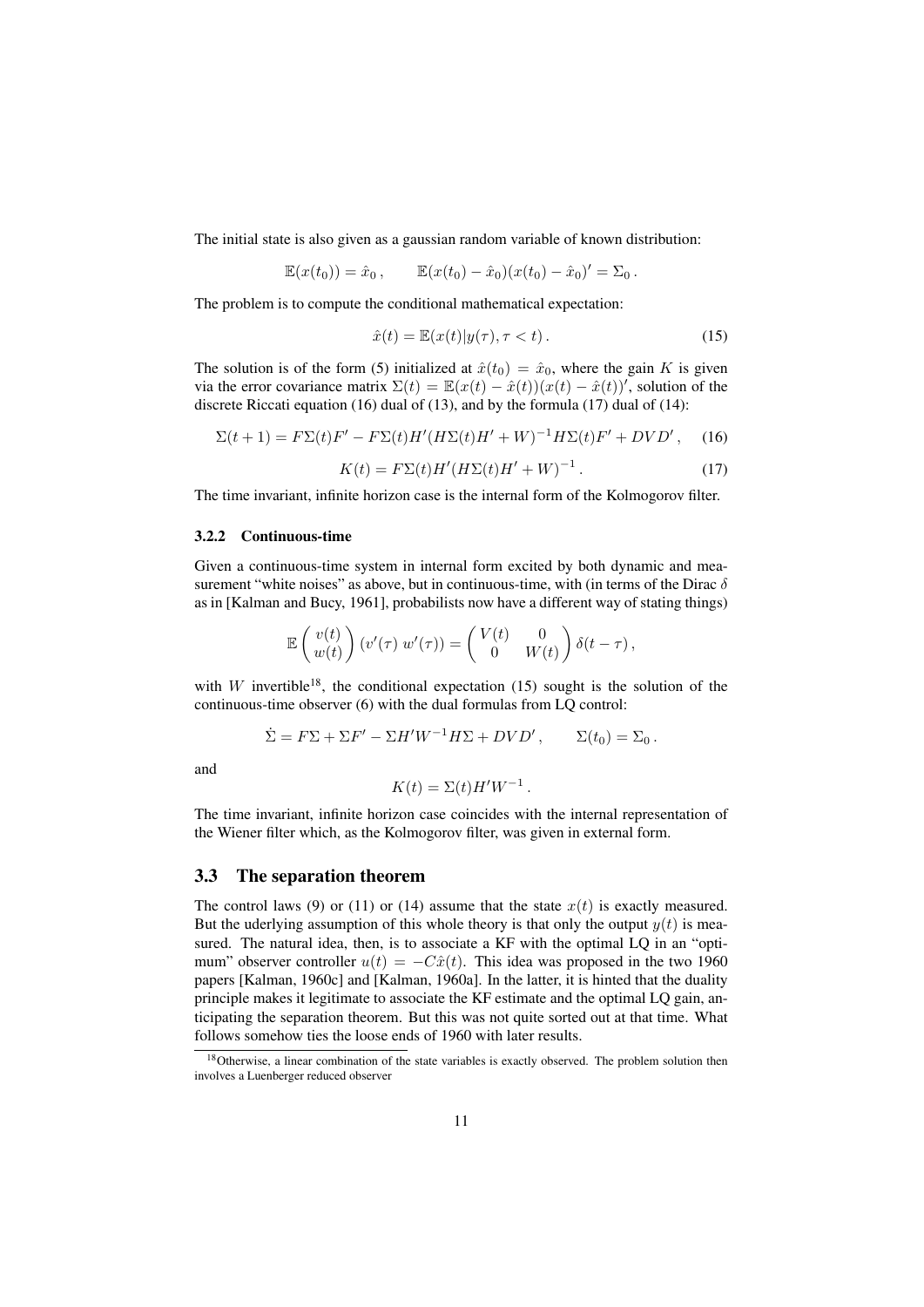One may recover optimality through the *separation theorem* initially proved in [Joseph and Tou, 1961] in discrete-time<sup>19 20</sup>, and for a more general (non quadratic) performance index and continous time by [Wonham,  $1968$ ]<sup>21</sup>. The continuous-time problem is much more difficult. It turns out that part of the problem is. . . to precisely state the problem. This involves continuous Brownian motions, Ito calculus, filtra $tions<sup>22</sup>$  and measurability. We will not attempt to state it in modern rigourous terms, but be content with the engineering form of the early sixties. The aim is to have firm grounds to devise a feed-back dynamic compensator. (See paragraph A.3 below.)

Linear Quadratic Gaussian (LQG) stochastic optimal control problem. Given a linear system in internal form with additive gaussian white random disturbances in the dynamics and output equations, find, if it exists, a control law where  $u(t)$  only depends on past outputs  $y(\tau)$ ,  $\tau < t$ , that minimizes the mathematical expectation of a quadratic performance index among all such control laws.

The answer is the *separation and certainty equivalence theorem*, true for the discretetime and continuous-time, finite horizon and stationary infinite horizon problems:

Theorem 7 *The solution of the LQG stochastic optimal control problem exists and is obtained by replacing the state*  $x(t)$  *by the KF estimate*  $\hat{x}(t)$  *in the LQ deterministic optimal control state feedback law.*

## 4 Applications in economics

#### 4.1 LQG theory in macroeconomics

Kalman is most often quoted in the economic science literature for the KF. The LQ control theory is often quoted in macroeconomics, and in discrete time. It is also the basis of more advanced (robust) methods used in recent macroeconomic literature such as [Hansen and Sargent, 2008]. The continuous time theory has also been used in macroeconomics for a long time, although less often. Typical examples can be found in [Petit, 1990] which writes, we quote: "*quadratic objective functions have been definitively adopted in economic policy analysis following Theils's important contributions [. . . ] (see [Theil, 1958], [Theil, 1964])*". As an example, the author solves a 20-dimensional LQ optimal control problem for a model of the Italian economy with three or four policy instruments. The procedure followed is typically quadratic synthesis as described in more detail in the appendix.

As a matter of fact, macroeconomic theory can easily be thought of as a control problem where the emphasis is on devising "good" policies, with satisfactory qualitative behaviour of the generated trajectories, much more than on maximizing or minimizing a specific performance index. This is the natural realm of quadratic synthesis,

<sup>&</sup>lt;sup>19</sup>With no observation noise, as in [Kalman, 1960b], and, dually, no control cost.

<sup>&</sup>lt;sup>20</sup>Early "certainty equivalence" results, in some particular cases with perfect state information, and without the system theoretic formulation, appeared in the economic literature: [Simon, 1956] and [Theil, 1957].

 $21$ An early proof, more specific to the LQG case, was also due to [Faurre, 1968].

<sup>&</sup>lt;sup>22</sup>We quote R.E.K. in a conference on applications of the KF in Hydrogeology, Hydraulics, and Water Resources (1978): "There are three types of filters: (i) those which keep tea leaves from falling into the tea cup, (ii) those we are talking about today, (iii) those which are so fancy that only topologists use them."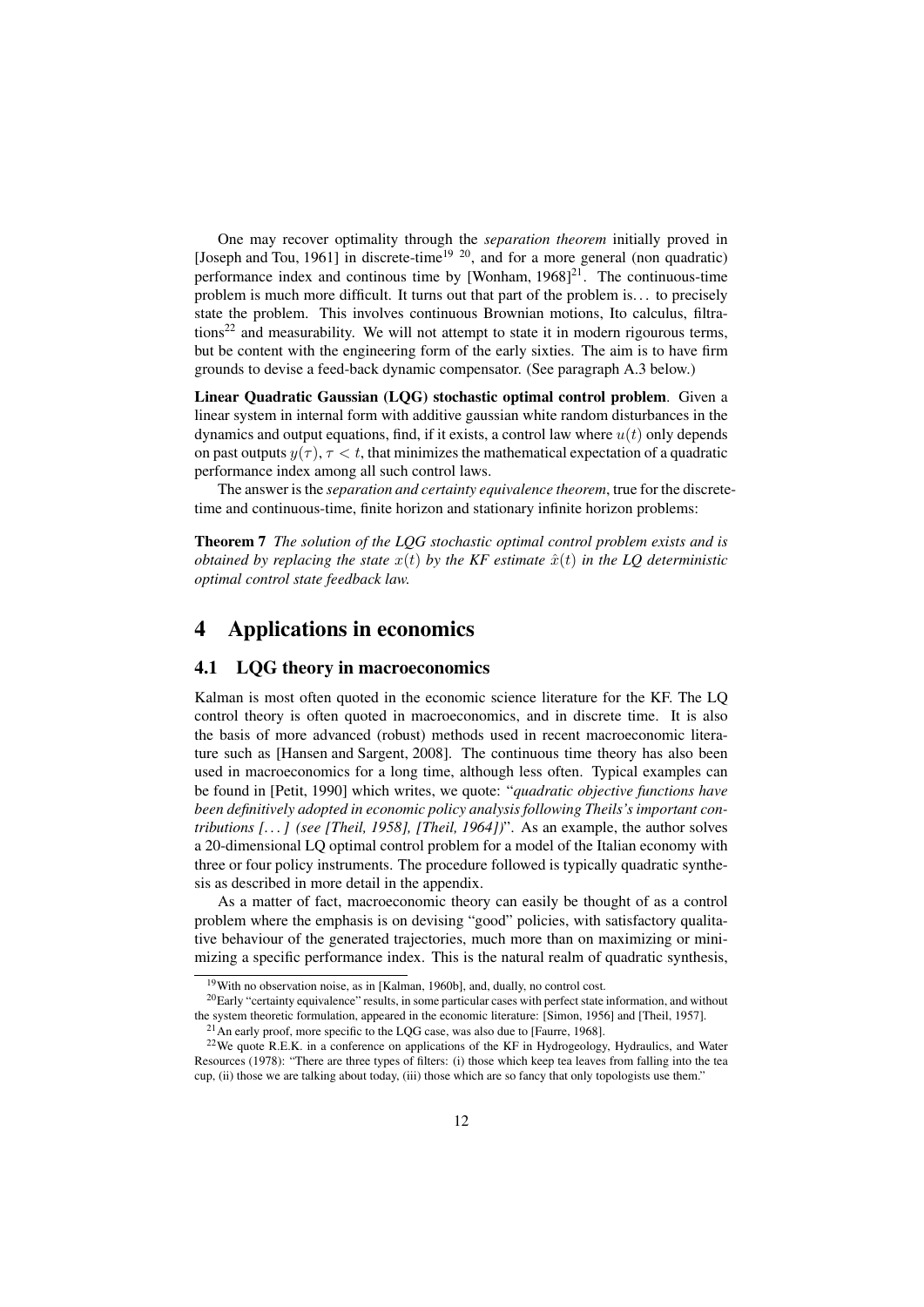and explains the popularity that R.E.K.'s linear quadratic control theory has enjoyed in that field.

Because these models can be very large (close to one hundred variables), computational issues become important. For continuous time models, specific algorithms have been devised for the infinite horizon, stationary Riccati equation. Yet, it can remain a numerically heavy burden, and moreover macroeconomic models are often meant to give finite horizon specifications. As a consequence, authors are often content with open-loop computations of isolated trajectories, while closed loop control is intimately linked to fields of optimal trajectories as understood ever since Weierstrass. The standard tool is then Euler's equation, an ordinary differential equation bearing upon the 2n-dimensional vector  $(x, \lambda)$ , where in fact  $\lambda = V_x$ , usually introduced via Pontryagin's Maximum Principle [Pontryagin et al., 1962]. The resulting two point boundary value problem requires an iterative procedure with several integrations of this linear ODE in  $\mathbb{R}^{2n}$ , sparing us the complexities of the nonlinear Riccati equations with its big matrix products and various numerical difficulties.<sup>23</sup>

As far as we know, the corresponding discrete time formulas are (almost ?) never used. Yet, if the dynamic matrix  $F$  can be inverted once for all, then there is a very simple parallel theory again entirely in terms of linear equations. This could be worthwile when the number of decision variables (policy instruments) is also very large, since the discrete Riccati equation involves an inversion of a matrix of corresonding size at each time step.

#### 4.2 LQG in microeconomics

It seems that R.E.K.'s optimal LQ theory is less well known in microeconomics, probably because the apparent rigidity of the LQ formalism does not fit very well its models, and where the relevent criterion may fail to be quadratic. Moreover, because the criterion used is an economic payoff, one is confronted with a game problem rather than a simple control problem. Yet, R.E.K.'s LQ control theory may be usefull as we shall try to show in the next subsection.

In that subsection, we provide an example in microeconomics that extends the basic LQ model of our subsection 3.1 on four counts:

- 1. A more general performace index with no  $x^2$  term and with cross terms state times decision in the payoff. This only adds some terms in the Riccati equation.
- 2. Non homogeneous (first degree) terms in the payoff. This is dealt with by allowing for a non homogeneous Bellman function, with terms of degree 1 and 0 in  $\hat{x}$ .

<sup>&</sup>lt;sup>23</sup>An alternative way of considering these equations is Carathéodory's *canonical equations*, that represent the field of optimal trajectories as the projection on  $\mathbb{R}^n$  of a *n*-dimensional linear subspace of the (infinite dimensional) space of functions  $\mathbb{R} \to \mathbb{R}^{2n}$ . With this tool, *n* integrations of a 2*n*-dimensional linear ODE let one recover any required optimal trajectory as a linear combination of these  $n$  trajectories. (See [Bernhard, 1982] or [Weber, 2011].) This was taught by REK at Stanford University as early at least as the academic year 1968–1969.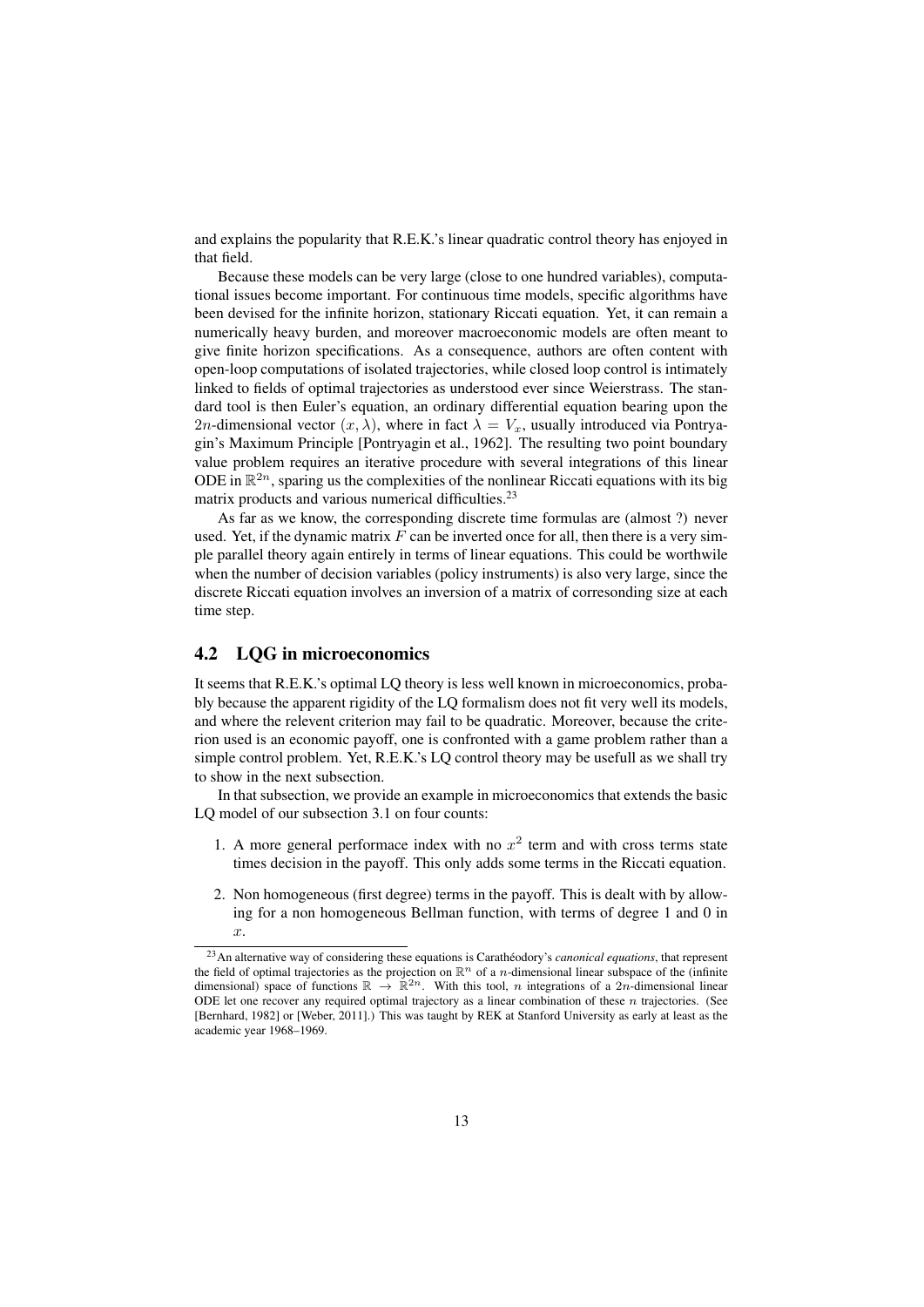- 3. Exponentially discounted payoff.<sup>24</sup> This is dealt with by taking the Bellman function as  $V(t, x) = \exp(-\rho t)W(t, x)$ .
- 4. More significantly, seeking a Nash equilibrium rather than a mere maximizing control. This is done by considering each player's problem as an optimal control problem in the presence of the other players' equilibrium strategies, thus allowing for a Bellman (or rather Isaacs) function for each one.

Our example belongs to cooperative advertising, but unlike in the classical literature on that topic (see [Jørgesen and Zaccour, 2014]), the advertising expense is not shared by a producer and a retailer, but by several competing producers who agree on campaigning separately on a joint moto to promote their similar products. (Typically a protected designation of origin such as "Comté" or "Champagne".)

We will see that although the formula obtained look complicated, they are easy to implement and allow for a numerical investigation of the role of the model's parameters.

#### 4.3 A model in microeconomics

#### 4.3.1 The "complete" model

The model Advertising is assumed to be aimed at increasing the *goodwill* for the product, measured as a real positive time varying variable  $x(t)$  (which should be thought of as an additive to the market price). There are  $n$  producers. The sum devoted by producer i at time t to advertising on the joint trade mark is  $S_i$ . But this expense has a decreasing marginal efficiency, represented here by  $s_i = \sqrt{S_i}$ . Moreover, a larger circulation of the product also has a small positive effect on the goodwill (the market size) through the buzz generated by the consumers who are de facto advertising agents: a "must have" effect. (We will investigate in more detail the simpler case where this effect is neglected.) In the absence of any advertising, the goodwill decays at a constant relative rate  $f > 0$ . The goodwill dynamics are therefore

$$
\dot{x}(t) = -fx(t) + g \sum_{k=1}^{n} s_k(t) + h \sum_{k=1}^{n} q_k(t).
$$

Producer i produces at a rate  $q_i(t)$  at time t, at a production cost  $c_iq_i(t)$ . We assume that the market price  $p$  is linearly growing with  $x$  and decreasing with total production as in a linear model:

$$
p(t) = a + x(t) - b \sum_{k=1}^{n} q_k(t).
$$
 (18)

Let

$$
a - c_i = \alpha_i
$$
,  $n\alpha_i - \sum_{j \neq i} \alpha_j = \beta_i$ ,  $\sum_{i=1}^n \alpha_i = \sum_{i=1}^n \beta_i = n\overline{\alpha}$ .

<sup>&</sup>lt;sup>24</sup>As is done in e.g. [Kalman, 1960c], but not in the continuous time [Kalman, 1960a].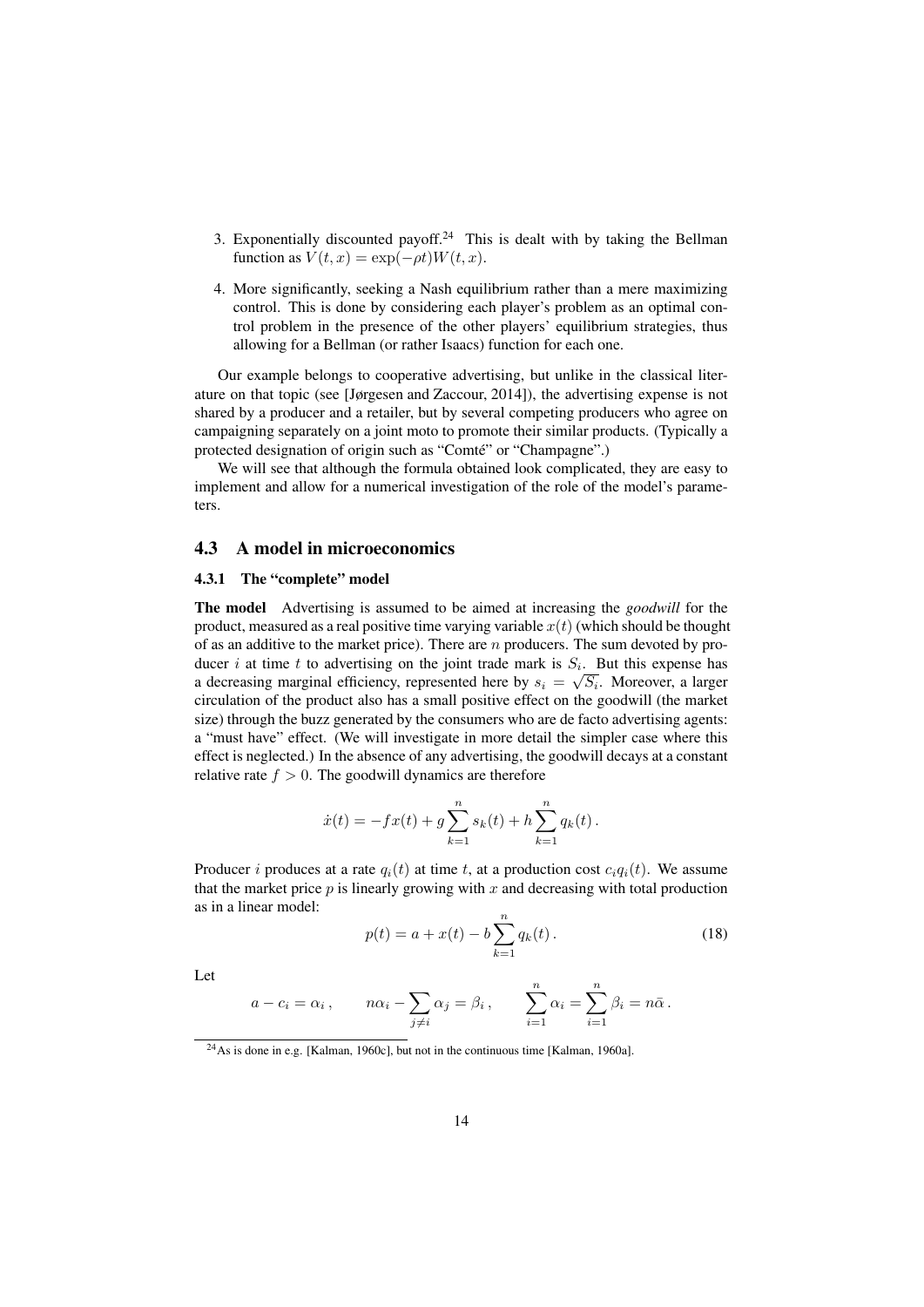We use a discount factor  $\rho$ . Hence player is profit over an horizon T is

$$
\Pi_i = \int_0^T e^{-\rho t} \left[ q_i \left( \alpha_i + x(t) - b \sum_{k=1}^n q_k(t) \right) - s_i^2 \right] dt.
$$

The Hamilton-Jacobi-Carathéodory-Isaacs-Bellman equation We look for a Bellman (or rather Isaacs Value) function of the form  $V_i(t, x) = \exp(-\rho t)W_i(t, x)$  with  $W_i$  a nonhomogeneous quadratic function of x. But we will find that the coefficient of  $x^2$  is the same for all:

$$
W_i(t, x) = P(t)x^2 + 2L_i(t)x + M_i(t),
$$

Thus, the HJCIB equation reads

$$
-W_i + \rho W_i = \max_{q_i, s_i} \left\{ 2(Kx + L_i) \left[ -fx(t) + g \sum_{k=1}^n s_k(t) + h \sum_{k=1}^n q_k \right] + q_i \left( \alpha_i + x(t) - b \sum_{k=1}^n q_k(t) \right) - s_i^2 \right\}.
$$

We easily derive the equations for the maximizing policies  $s_i^*$  and  $q_i^*$  as

$$
s_i^* = g(Kx + L_i),
$$
  
\n
$$
bq_i^* = (Kx + L_i)h + \frac{1}{2}\left(x + \alpha_i - b\sum_{j \neq i} q_j^*\right).
$$
\n(19)

As is expected from R.E.K.'s theory, this yields feedback strategies explicitely using the goodwill  $x$ . Whether this elusive quantity may be directly measured is debatable. But one may assume that the total output  $\sum_k q_k$  of the producers may be observed. Then the goodwill x may be recovered from equation (18) as  $x = p - a + \sum_k q_k$ . A first conclusion is that the advertising efforts of the producers increase with the goodwill, to offset an increasing goodwill decay  $-ax$ . Let also

$$
\sum_{k=1}^{n} L_k = \mathcal{L}, \quad nL_i - \sum_{j \neq i} L_j = (n+1)L_i - \mathcal{L} = \Lambda_i.
$$

The equations for  $q_i^*$  yield

$$
q_i^* = \frac{1}{(n+1)b} [(2hK + 1)x + 2h\Lambda_i + \beta_i].
$$

Not surprisedly, equilibrium productions increase with the goodwill.

Placing these back in the Hamilton-Jacobi-Carathéodory-Isaacs equation and equat-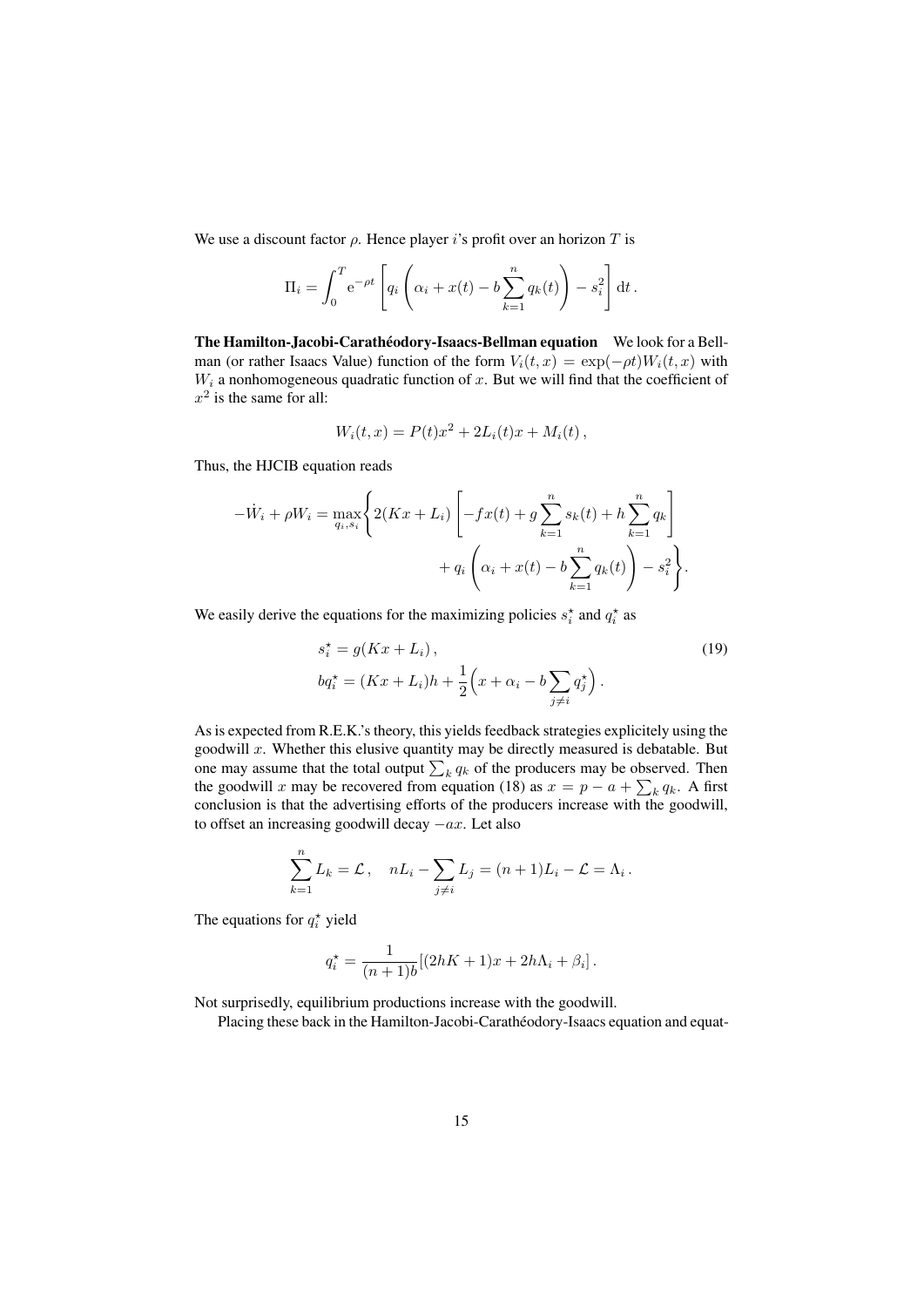ing the coefficients of the various powers of  $x$ , we obtain

$$
-\dot{K} + \rho K = \left[ (2n - 1)g^2 + \frac{4n^2h^2}{(n+1)^2b} \right] K^2 + 2 \left[ -f + \frac{(n^2 + 1)h}{(n+1)^2b} \right] K + \frac{1}{(n+1)^2b}.
$$
  

$$
-\dot{L}_i + \rho L_i = \left[ -f + (n-1)g^2K + \frac{h}{b} \right] L_i + \left[ \left( g^2 + \frac{4nh^2}{(n+1)^2b} \right) K - \frac{2h}{(n+1)^2b} \right] \mathcal{L}
$$

$$
+ \frac{hK\alpha_i}{b} - \frac{2nhP - 1}{(n+1)^2b} \beta_i.
$$

$$
-\dot{M}_i + \rho M_i = \left[ g^2(2\mathcal{L} - L_i) + \frac{2h\alpha_i}{b} \right] L_i + \frac{(\beta_i - 2h\mathcal{L})^2}{(n+1)^2b}.
$$

These differential equations are to be integrated backward from zero terminal conditions at  $T$ , an easy task to carry out numerically even for a large  $n$ . Observe that the equation for  $K$  is of Riccati type, but decoupled from the following ones. Once  $K$  is computed, the equations for the  $L_i$  are linear, and  $\exp(-\rho t)M_i(t)$  may be obtained as a mere integral.

If the horizon is taken as infinite, then all coefficients  $K, L_i$  and  $M_i$  are constant. The differential equations are replaced by the algebraic equations obtained by setting the derivatives equal to zero. In particular, we have

$$
\left[ (2n-1)g^2 + \frac{4n^2h}{(n+1)^2b} \right] K^2 - 2 \left[ f + \frac{\rho}{2} - \frac{(n^2+1)h}{(n+1)^2b} \right] K + \frac{1}{(n+1)^2b} = 0. \tag{20}
$$

Two positive solutions exist provided that  $\rho$  be large enough, the more so that h is larger, because a larger  $h$  clearly allows the producers to sell more for the same price, i.e. increase their return, ending in an infinite payoff if the discount factor is not large enough. The smallest root is the solution sought. And  $L<sub>i</sub>$  can also be obtained in closed form, via the use of  $\mathcal L$  obtained by summing the equations for  $L_i$ :

$$
\[f + \rho - (2n-1)g^2 K - h \frac{4n^2 hK + n^2 + 1}{(n+1)^2 b}\] \mathcal{L} = \frac{(n^2+1)hK + 1}{(n+1)^2 b} n\bar{\alpha},
$$

and

$$
\[ f + \rho - (n-1)g^2 K - \frac{h}{b} \] L_i =
$$
\n
$$
\[ \left( g^2 + \frac{4nh^2}{(n+1)^2 b} \right) K - \frac{2h}{(n+1)^2 b} \] \mathcal{L} + \frac{hK\alpha_i}{b} - \frac{2nhK - 1}{(n+1)^2 b} \beta_i, \qquad (21)
$$
\n(22)

and

$$
\rho M_i = \left[ g^2 (2\mathcal{L} - L_i) + 2\frac{h}{b} \alpha_i \right] L_i + \frac{(\beta_i - 2h\mathcal{L})^2}{(n+1)^2 b}
$$

.

These formulas are unappealing. They are nevertheless very easy to implement numerically, and thus make possible a numerical comparative statics as illustrated in the next subsection. Actually, a complete proof requires that we check the stability of the dynamics when one producer deviates from its equilibrium strategy. We give more details in a simpler case in subsection 4.3.3.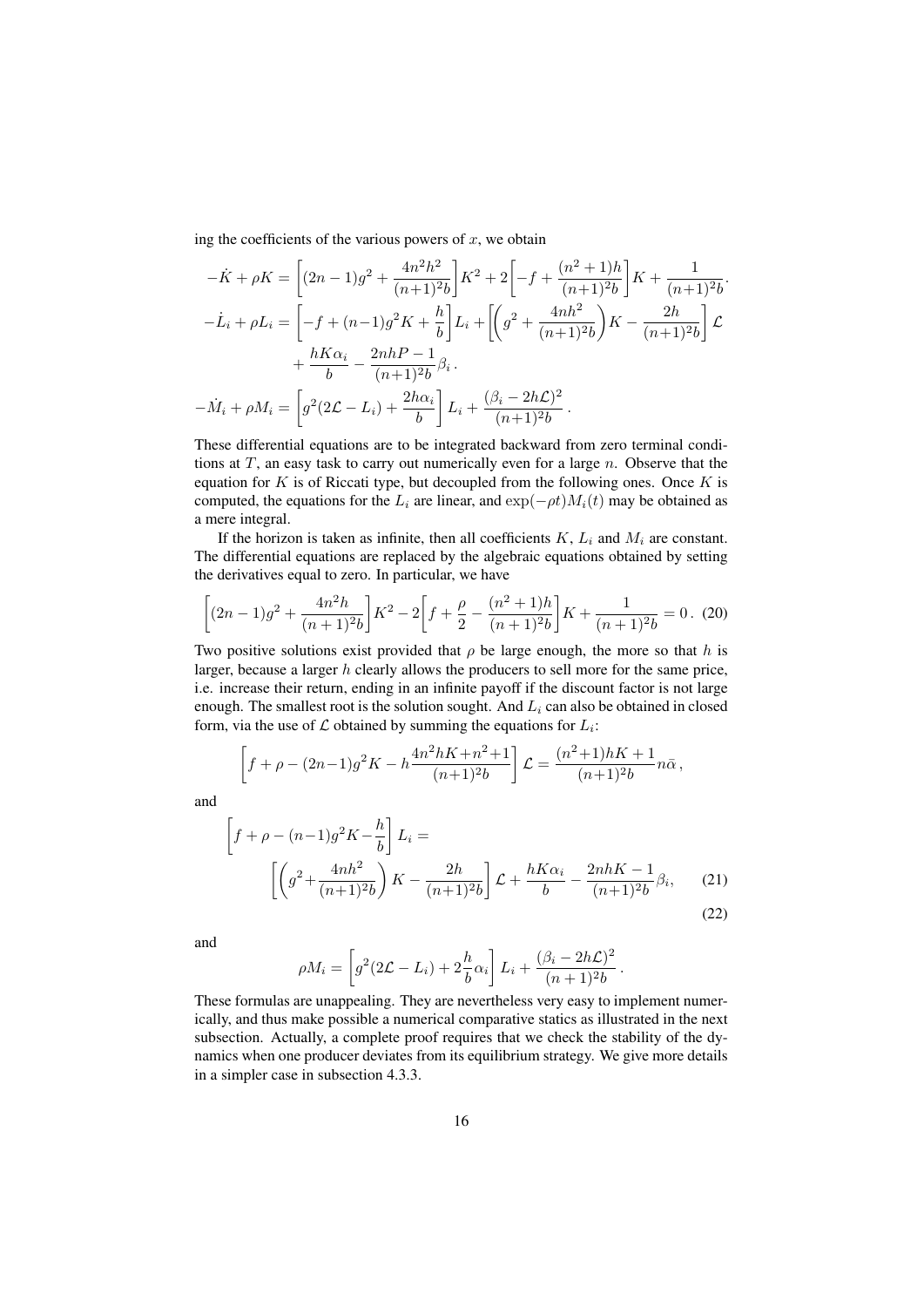#### 4.3.2 Qualitative lessons

Notice first that, in investigating the infinite horizon problem, we must assume that

$$
\frac{h}{b} < f.
$$

(Both have the dimension of a frequency, i.e. the inverse of a time.) It can be seen that otherwise, low production costs producers can make an infinite profit by producing large quantities; the price rise due to the goodwill effect overcoming the price decrease due to the inverse demand equation.

Influence of production costs on equilibrium advertising We investigate first the effect of a production cost differential on the advertising strategies of the producers. To that effect, we consider the case of two players. Observe that, according to equation (19), the difference between the advertising strategies of the producers only comes from  $L_i$ . It follows from equation (21) that  $L_i$  is increasing with  $\alpha_i = a - c_i$  hence decreasing with  $c_i$ . (Indeed, our numerical experiments show that  $2nK$  is always smaller than one, so that the term in  $\beta_i = n\alpha_i - \sum_{j \neq i} \alpha_j$  acts in the same direction as the term in  $\alpha_i$ .) The players with lower production costs will invest more in collective advertising, as they are set to profit more from larger sales. We provide in figure 2 a graph of  $s_2^{\star}/s_1^{\star}$  as a function of  $c_2/c_1$  in the case  $f = 4$ ,  $g = 1$ ,  $h = 1$ ,  $a = 2$ ,  $b = 1$ ,  $\rho = .1$ .



Figure 2:  $s_2^{\star}/s_1^{\star}$  as a function of  $c_2/c_1$  for  $f = 4$ ,  $g = 1$ ,  $h = 1$ ,  $a = 2$ ,  $b = 1$ ,  $\rho = .1$ .

Influence of goodwill rate of decay We provide in figure 3 a graph of the influence of the rate of goodwill decay on equilibrium advertising in the case of 8 identical players. We observe a rapid decrease of the advertising effort as the decay rate  $f$  increases, "explained" by a correlative decay of  $x$ . The true explanation is probably that, when the decay rate  $f$  is too large, the effort of advertising is essentially lost by the decay. A large advertising effort would be akin to pouring water in the Danaids' proverbial leaking bucket.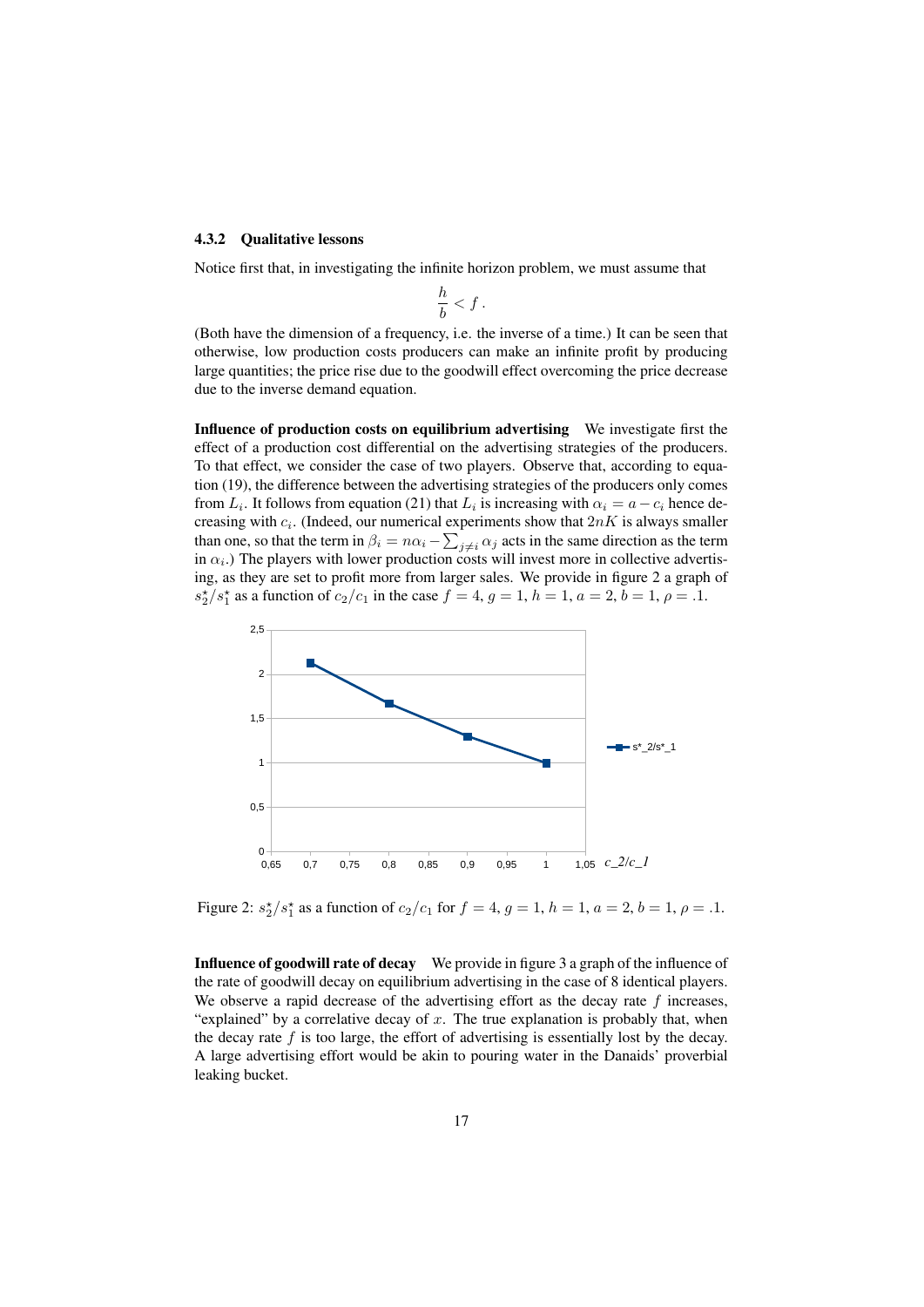

Figure 3:  $s^*$  and x as functions of f for  $n = 8$ ,  $g = 1$ ,  $h = 1$ ,  $a = 2$ ,  $b = 1$ ,  $\rho = 0.1$ .

**Asymptotic behaviour for large**  $n$  An analytic consequence to be drawn from our formulas is the infinite horizon behaviour as the number of producers gets large.

The smallest root of equation (20) behaves asymptotically as

$$
K \sim \frac{1}{2n^2b(f+\frac{\rho}{2}-\frac{h}{b})}.
$$

Also,

$$
L_i \sim \frac{1}{n^2 b(f + \rho - \frac{h}{b})} \left[ \frac{\frac{h}{b}}{2f + \rho - 2\frac{h}{b}} \alpha_i + \beta_i \right],
$$

which is also positive, and although more complicated,  $M_i$  can also be seen as going to zero as  $1/n^2$ . Therefore, as could be expected for a Cournot-like oligopoly, the individual profit decreases as  $1/n^2$ , and therefore the collective profit as  $1/n$  when the number of producers goes to infinity.

More significantly, while the total production goes to a finite value

$$
\sum_{k=0}^n q_k^{\star} \to \frac{f}{bf-h} \bar{\alpha},
$$

the total brand advertising goes to zero as

$$
\sum_{k=1}^n s_k^{\star} \sim \frac{gf}{nb(f - \frac{h}{b})(f + \rho - \frac{h}{b})}\bar{\alpha},
$$

and the equilibrium goodwill

$$
x \to \frac{h}{bf-h}\bar{\alpha}\,,
$$

is kept nonzero by the "must have" effect only, since the advertising effort vanishes.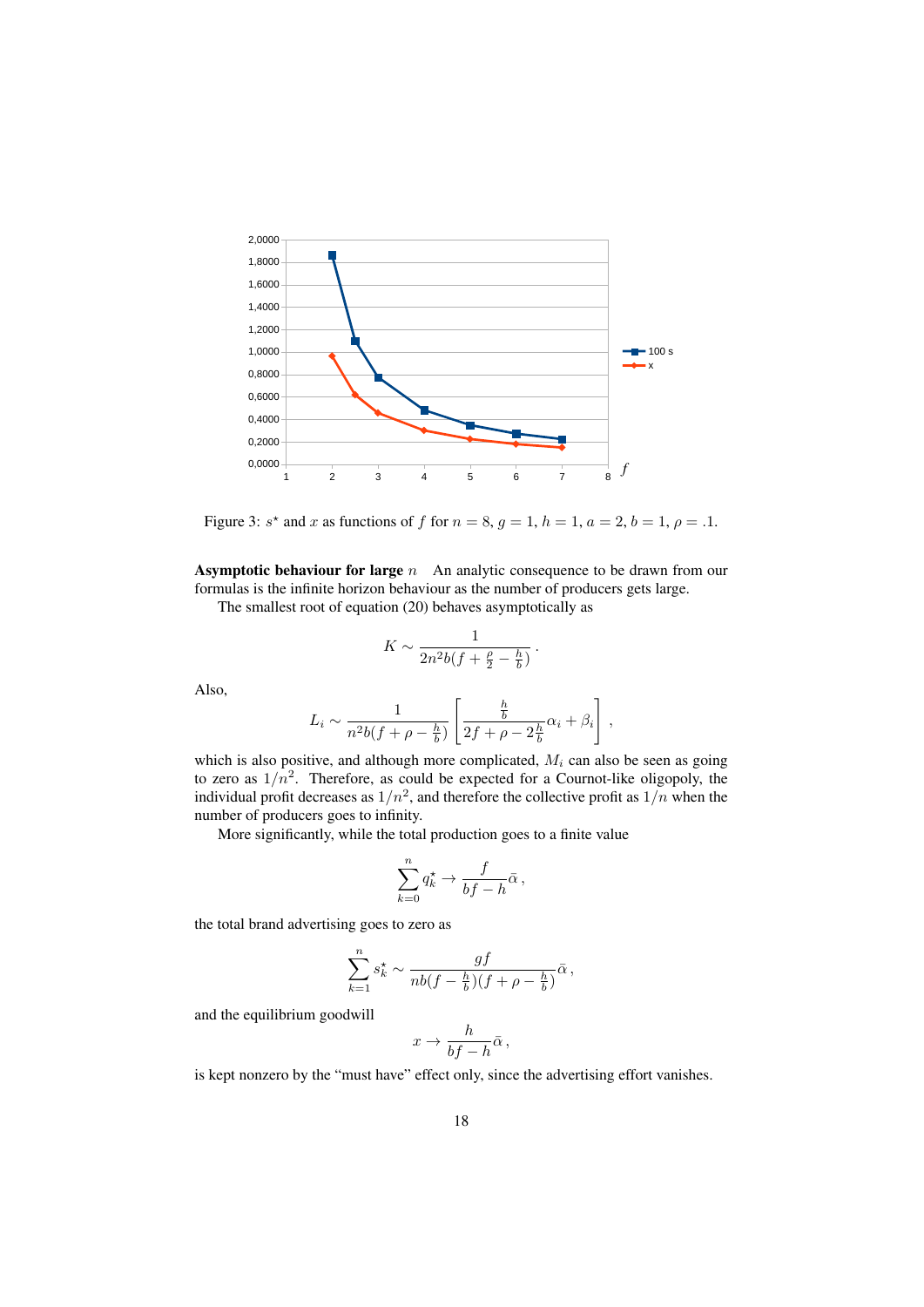#### 4.3.3 A simplified model

We consider now the simplest possible case, and first of all that all players are identical, and an infinite horizon. Moreover, we neglect the positive effect of the circulation of the good on the market size, i.e. we set  $h = 0$ . Then the  $q_i$  have no dynamic effect. They can be chosen so as to maximize the running profit:

$$
q_i^* = q^* = \frac{x + \alpha}{(n+1)b}, \qquad \Pi_i = \int_0^\infty e^{-\rho t} \left[ \frac{(x + \alpha)^2}{(n+1)^2 b} - s_i^2 \right] dt.
$$

Since all players are identical, all have the same Value function  $V(x) = Kx^2 + 2Lx +$  $M$ . Hence equation (20) simplifies as

$$
(2n-1)g2K2 - (2f + \rho)K + \frac{1}{(n+1)^{2}b} = 0
$$
 (23)

which has a solution if and only if

$$
\rho \geq \frac{2g}{n+1}\sqrt{\frac{2n-1}{b}}-2f\,.
$$

Otherwise, the infinite time problem has no finite solution. The producers may obtain an arbitrarily large payoff. When they exist, the two roots are then positive. It follows from the analysis in [Kalman, 1960a] that we are interested in the limit as  $t \to -\infty$  of the solution of the Riccati differential equation integrated from  $K(0) = 0$ . Hence it is the smallest root of (23), i.e.:

$$
K = \frac{1}{2(2n-1)g^2} \left( 2f + \rho - \sqrt{(2f + \rho)^2 - \frac{4(2n-1)g^2}{(n+1)^2b}} \right).
$$

Determinig the equilibrium policies also requires that  $L$  be known (but not  $M$ ):

$$
L = \frac{\alpha}{(n+1)^2 b} \left[ f + \rho - (n-1) g^2 K \right]^{-1}.
$$

To have the solution entirely proved, we must also check that  $\exp(-\rho t)x(t)^2$  decreases exponentially as  $t \to \infty$ , and that this is also true if some of the players play  $s_i = 0$ instead of the equilibrium policy. Hence we must check first that

$$
-f + ng^2 K < \frac{\rho}{2} \,,
$$

hence that

$$
K < \frac{1}{ng^2} \left( f + \frac{\rho}{2} \right) \, .
$$

However, we know that  $K$  is the smallest root of the polynomial (23), whose half sum of roots is  $(f + \rho/2)/(2n - 1)g^2 < (f + \rho/2)/n g^2$ . Hence the above inequality is proved. Now, if some of the players play  $s_i = 0$ , the coefficient of x in the ensuing dynamics is even smaller, hence the equilibrium property is proved.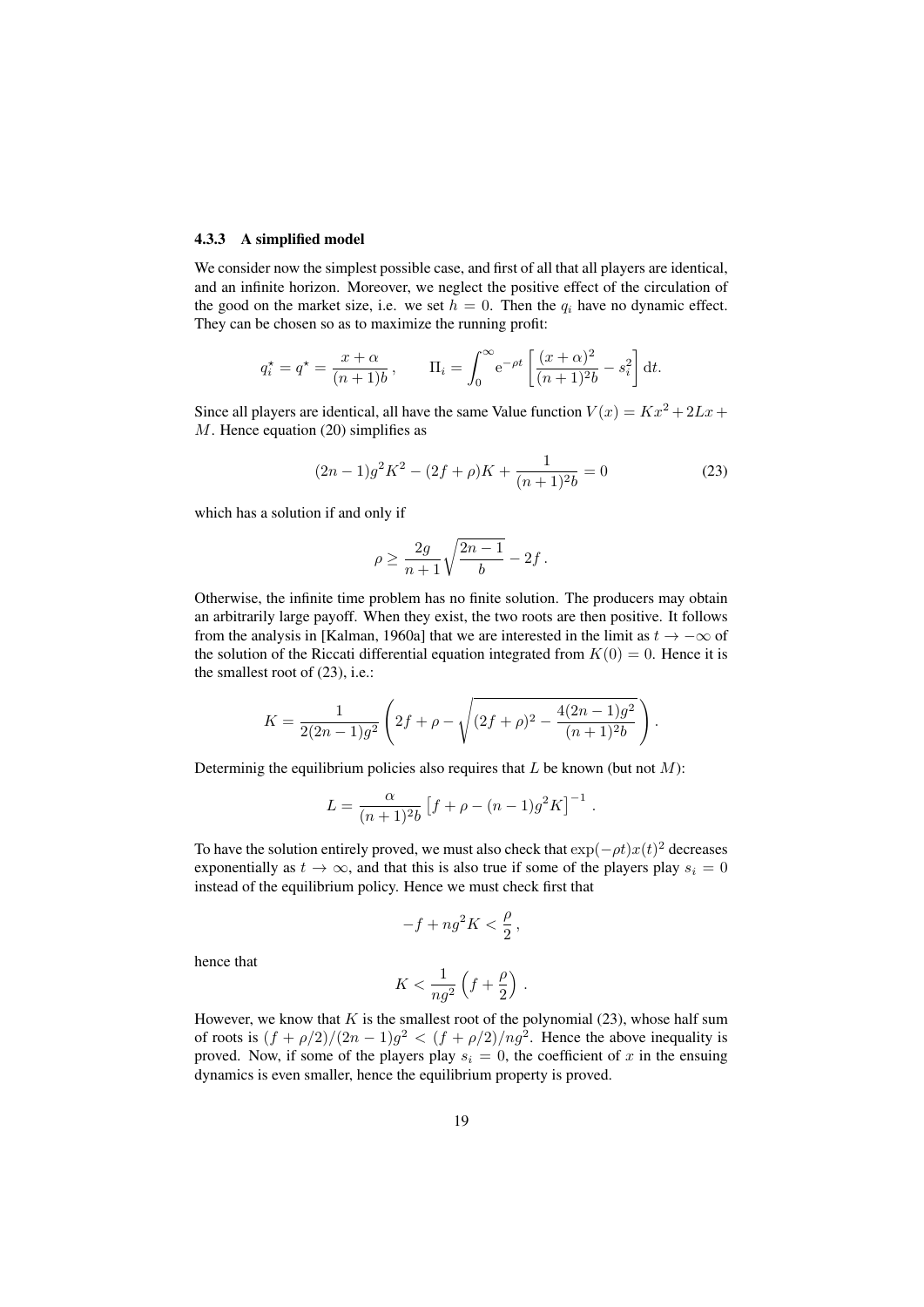#### 4.3.4 Closing remarks

With this little example, our only objective has been to show

- 1. that REK's standard LQ theory can easily be extended in various directions, and
- 2. that some microeconomic models may rather naturally lead to such problems.

The simplified problem above, in a one player version, was amenable to the prekalmanian theory of [Newton Jr et al., 1957], although not easily. The game version was already more problematic<sup>25</sup>. The case with  $h \neq 0$  was in principle, provided that one be able to perform a spectral factorisation for the two-input multivariable system. But the simplest way to achieve that is via the Riccati equation resurrected by R.E.K., as shown by [Willems, 1971]. The finite horizon problems were completely beyond the reach of that theory.

## 5 Going on

R.E.K.'s contributions of 1960-1961 were a powerful stimulus for system theory and control research. Many researchers followed suit, both to get further theoretical advances (such as those hinted at in sections 3.3, 4.2.2 and much more), and to develop algorithms concretely implementing those theoretical results.

Algebraic sytem theory attracted many researchers such as [Wonham, 1967] and remained R.E.K.'s main research area, using sophisticated algebraic tools and ideas from automata theory. (See, e.g. [Kalman, 1965, Kalman et al., 1969, Kalman, 1972]). The linear quadratic theory of control and observation was deeply renewed by the theory of  $\mathcal{H}_{\infty}$ -optimal conrol, initiated by [Zames, 1981] in the frequency domain "external" description, and later transfered in a Kalman-like time domain formulation (see [Basar and Bernhard, 1995]), with a minimax, probability-free treatment of uncertainties, where the same duality shows up, in a more complex setup, and a bit mysteriously.

The basic theory quickly found its way into all engineering control textbooks, and more recently in economics textbooks such as [Weber, 2011]. The algorithms were coded into publicly available software packages, and they have been used in a wide range of application domains, well beyond the industrial and transportation systems of the early times, encompassing all branches of engineering as well as natural and biomedical sciences. We have shortly discussed above its uses in economics, with a small example in microeconomics exhibiting some of the easy extensions of the theory.

## References

[Bas¸ar and Bernhard, 1995] Bas¸ar, T. and Bernhard, P. (1995). H∞*-Optimal Control and Related Minimax Design Problems: a Differential Games approach*. Birkhäuser, Boston, second edition.

<sup>25</sup>See, however, the surprising reference [Roos, 1925] where the author obtains the Cournot-Nash equilibrium of a linear quadratic differential game by standard variational metnhods of the calculus of variations.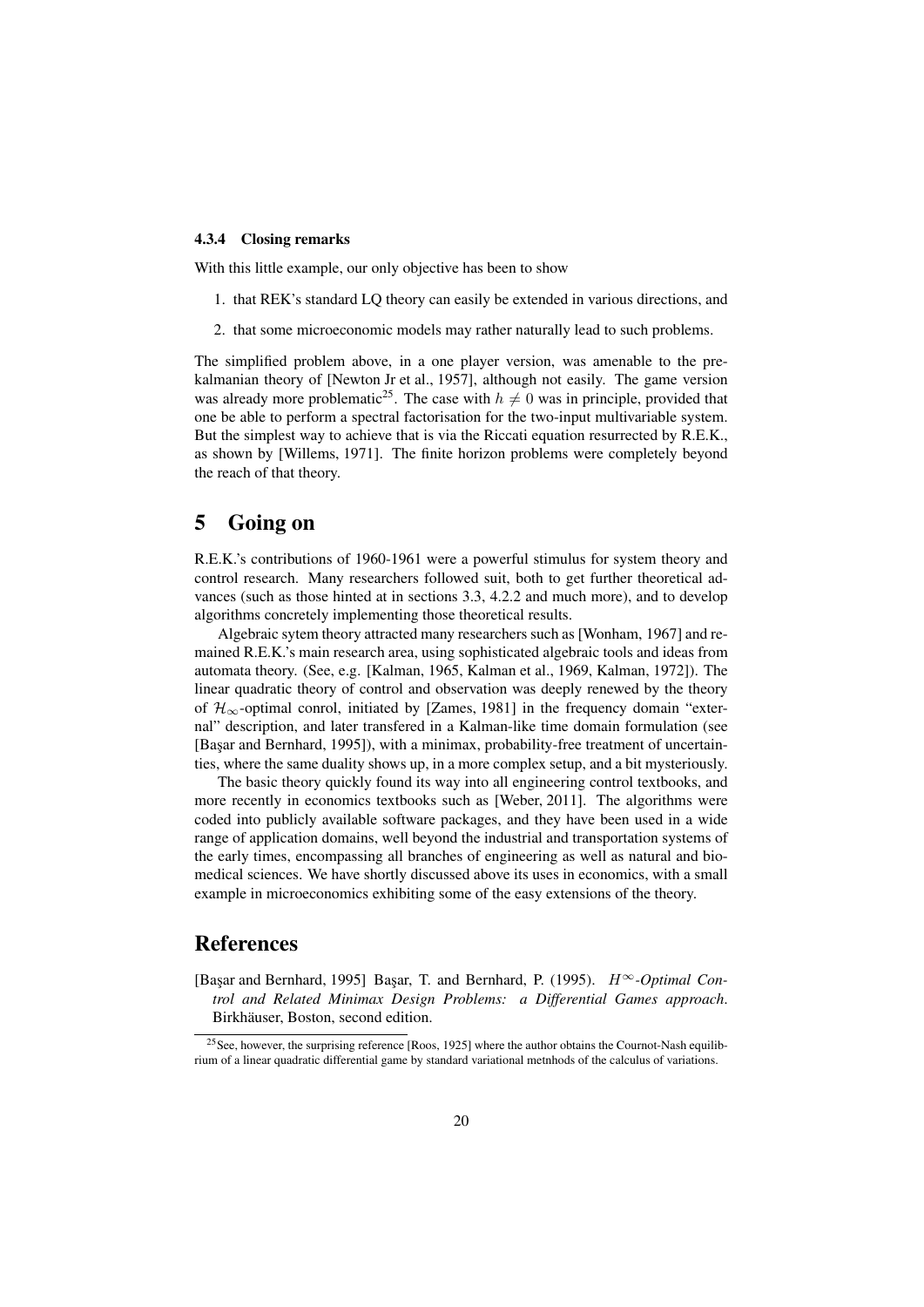- [Bellman, 1957] Bellman, R. E. (1957). *Dynamic Programming*. Princeton University Press.
- [Bernhard, 1982] Bernhard, P. (1982). La theorie de la seconde variation et le ´ problème linéaire quadratique. In Aubin, J.-P., Bensoussan, A., and Ekeland, I., editors, *Advances in Hamiltonian Systems*, pages 109–142. Birkhäuser, Boston.
- [Davison, 1968] Davison, E. J. (1968). Comments on On pole assignment in multiinput controllable linear systems. *IEEE Transactions on Automatic Control*, AC-13:747–748.
- [Faurre, 1968] Faurre, P. (1968). Commande optimale stochastique et principe de séparation de l'estimation et de la commande. Revue du CETHEDEC, 16:129–135.
- [Hansen and Sargent, 2008] Hansen, P. L. and Sargent, T. J. (2008). *Robustness*. Princeton University Press.
- [Heymann, 1968] Heymann, M. (1968). Comments on On pole assignment in multiinput controllable linear systems. *IEEE Transactions on Automatic Control*, AC-13:748–749.
- [Jørgesen and Zaccour, 2014] Jørgesen, S. and Zaccour, G. (2014). A survey of game theoretic models of cooperative advertising. *European Journal of Operational Research*, 237:1–14.
- [Joseph and Tou, 1961] Joseph, P. D. and Tou, J. T. (1961). On linear control theory. *Transactions of the A.I.E.E. II, Applications and Industry*, 80:193–196.
- [Kalman, 1960a] Kalman, R. E. (1960a). Contributions to the theory of optimal control. *Boletin de la Sociedad Matematica Mexicana. (Proceedings of the symposium on ordinary differential equations, Mexico City, 1959)*, 5:102–119.
- [Kalman, 1960b] Kalman, R. E. (1960b). A new approach to linear filtering and prediction problems. *Transactions of the ASME - Journal of Basic Engineering*, 82:35– 45.
- [Kalman, 1960c] Kalman, R. E. (1960c). On the general theory of control systems. In *Proceedings of the First International Congress of the IFAC*, pages 481–491, Moscow. Automatic and Remote Control, vol. 1, Butterworths, 1961.
- [Kalman, 1962] Kalman, R. E. (1962). Canonical structure of linear dynamical systems. *Proceedings of the National Academy of Sciences of the United States of America*, 48:596–600. Communicated by S. Lefschetz, January 23, 1961.
- [Kalman, 1963] Kalman, R. E. (1963). Mathematical description of linear dynamical systems. *SIAM Journal on Control*, 1:152–192.
- [Kalman, 1965] Kalman, R. E. (1965). Algebraic structure of linear dynamical systems, I the module of Σ. *Proceedings of the National Academy of Sciences of the USA*, 54:1503–1508.
- [Kalman, 1972] Kalman, R. E. (1972). Kronecker invariants and feedback. In Weiss, L., editor, *Proceedings of the NRL-MRC Conference on Ordinary Differential Equations, Washington D.C., June 14–23 1971*, pages 459–471. Academic Press.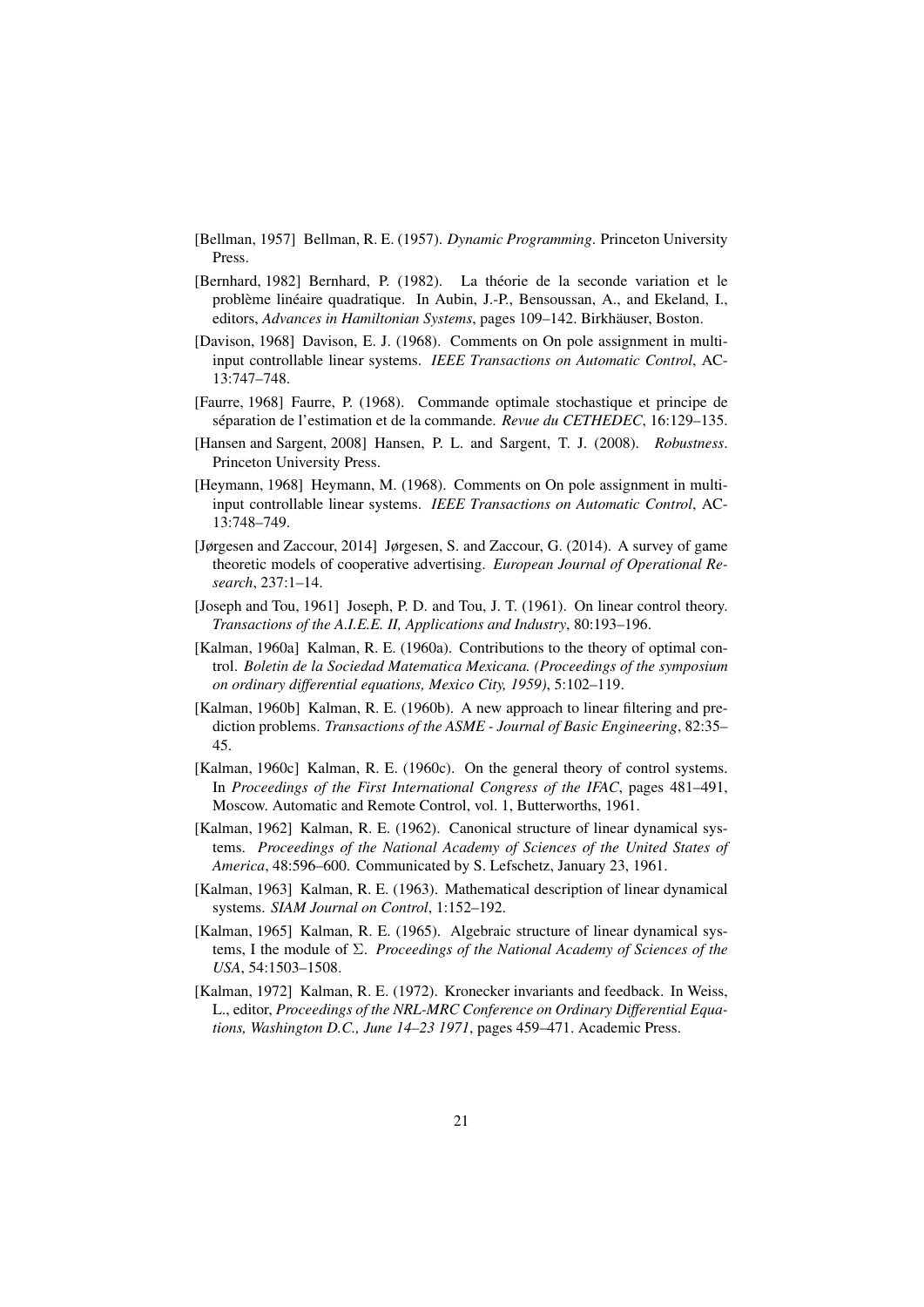- [Kalman and Bertram, 1960a] Kalman, R. E. and Bertram, J. E. (1960a). Control system analysis and design by the second method of Lyapunov. I Continuous-time systems. *Journal of Basic Engineering*, 82 D:371–393.
- [Kalman and Bertram, 1960b] Kalman, R. E. and Bertram, J. E. (1960b). Control system analysis and design by the second method of Lyapunov. II Discrete-time systems. *Journal of Basic Engineering*, 82 D:394–400.
- [Kalman and Bucy, 1961] Kalman, R. E. and Bucy, R. S. (1961). New results in linear filtering and prediction theory. *Transactions of the ASME - Journal of Basic Engineering*, 1983:95–107.
- [Kalman et al., 1969] Kalman, R. E., Falb, P. L., and Arbib, M. A. (1969). *Topics in Mathematical System Theory*. McGraw-Hill, New York.
- [Kalman and Koepcke, 1958] Kalman, R. E. and Koepcke, R. W. (1958). Optimal synthesis of linear sampling control systems using generalized performance indexes. *Transactions of the ASME*, 80:1820–1826.
- [Ljunqvist and Sargent, 2012] Ljunqvist, L. and Sargent, T. (2012). *Recursive Macroeconomic Theory*. MIT Press, third edition.
- [Luenberger, 1964] Luenberger, D. G. (1964). Observing the state of a linear system. *IEEE Transactions on Military Electronics*, 8:74–80.
- [Merriam III, 1959] Merriam III, C. W. (1959). A class of optimum control systems. *Journal of the Franklin Institute*, 267:267–281.
- [Newton Jr et al., 1957] Newton Jr, G. C., Gould, L. A., and Kaiser, J. F. (1957). *Analytical Design of Linear Feedback Controls*. Wiley.
- [Petit, 1990] Petit, M. L. (1990). *Control Theory and Dynamic Games in Economic Policy Analysis*. Cambridge University Press.
- [Pontryagin et al., 1962] Pontryagin, L. S., Boltyanskii, V. G., Gamkrelidze, R. V., and Mishenko, E. F. (1962). *The Mathematical Theory of Optimal Processes*. John Wiley & sons, New York.
- [Roos, 1925] Roos, C. F. (1925). Mathematical theory of competition. *American Journal of Mathematics*, 46:163–175.
- [Simon, 1956] Simon, H. A. (1956). Programming under uncertainty with a quadratic criterion function. *Econometrica*, 24:74–81.
- [Theil, 1957] Theil, H. (1957). A note on certainty equivalence in dynamic planning. *Econometrica*, 25:346–349.
- [Theil, 1958] Theil, H. (1958). *Economic Forecast and Policy*. North Holland.
- [Theil, 1964] Theil, H. (1964). *Optimal Decision Rules for Government and Industry*. North Holland.
- [Weber, 2011] Weber, T. A. (2011). *Optimal Control with Applications in Economics*. MIT Press.
- [Willems, 1971] Willems, J. C. (1971). Least squares stationary optimal control and the algebraic Riccati equation. *IEEE Transactions on Automatic Control*, AC 16:621–634.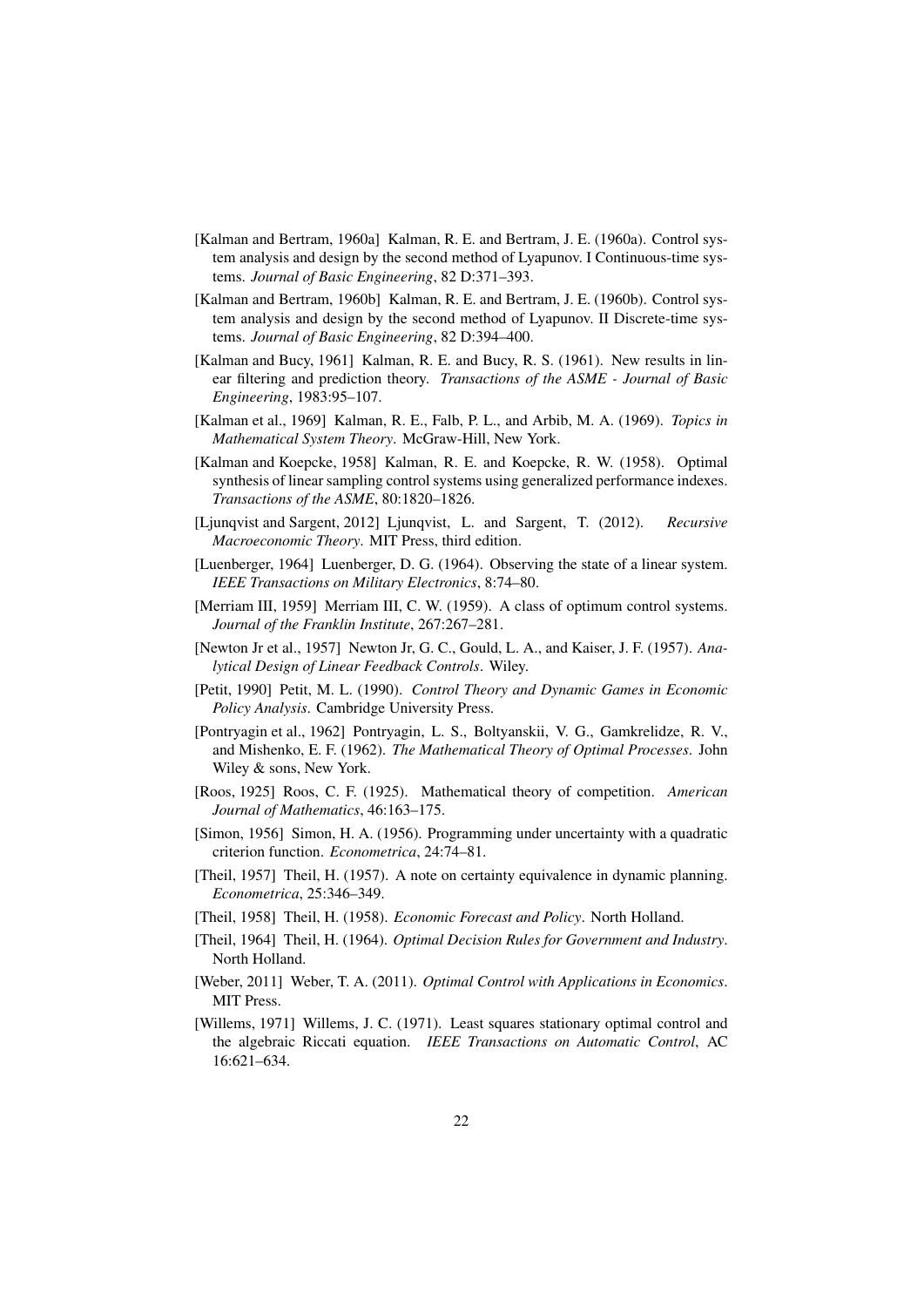- [Wonham, 1967] Wonham, W. M. (1967). On pole assignment in multi-input controllable linear systems. *IEEE Transactions on Automatic Control*, AC-12:660–665.
- [Wonham, 1968] Wonham, W. M. (1968). On the separation theorem of stochastic control. *SIAM Journal on Control*, 6:312–326.
- [Zames, 1981] Zames, G. (1981). Feedback and optimal sensitivity: model reference transformations, multiplicative seminorms, and approximate inverses. *IEEE Transactions on Automatic Control*, AC–26:301–320.

## A Applications in engineering

Control theory was developped as a science for engineers, the first applications were obviously in that field, and these are still the main domain of application.

#### A.1 Linear and linearized control systems

Already in "pre-kalmanian" times, the LTI theory was put to use in a variety of physical systems. Some had reasonable linear physical models, and when considered in steady state, were time invariant. But most industrial systems such as transportation systems, energy systems,... have a natural nonlinear model. The engineering practice, then, is to define a desired or *nominal* output trajectory, and take as the output of the control system the *error signal*, i.e. the difference between the actual and the desired outputs. The objective of the control system is then to keep this error signal close to zero via a *dynamic compensator*: a dynamic system whose input is the measured error signal, and the output the control input of the to-be-controlled system. (Hence a feedback system, as understood by Wiener.)

In order to achieve this goal, one builds a linear model as the linearization of the nonlinear model for small deviations around the nominal trajectory. This can be done either from an analytic nonlinear model linearized by a first order expansion, or from experiments using further parts of the theory (such as the consieration of cross correlations between input and output pseudo-random small deviations).

This being done, the aim of the control system is too keep the error variables, approximated as the variables in the control model, close to zero in spite of disturbances in the dynamics, measurement errors, lack of direct measurement of some important variables, not to mention modelization errors and biasses.<sup>26</sup>

#### A.2 Observer-controller: algebraic approach

Keeping a steady state variable close to zero is achieved by forcing the system to be sufficiently stable. In that process, consideration of the poles of the transfer function, therefore the eigenvalues of the internal description of the overall system, is of the essence, since, for continuous-time systems, their real parts, which must be negative to insure stability, give a measure of the degree of stability while their imaginary parts

<sup>26</sup>These do not have the statistical characteristics of "noises", and were at the inception of "robust control" theories, and most noticeably for our purpose,  $\mathcal{H}_{\infty}$ -optimal control by [Zames, 1981].